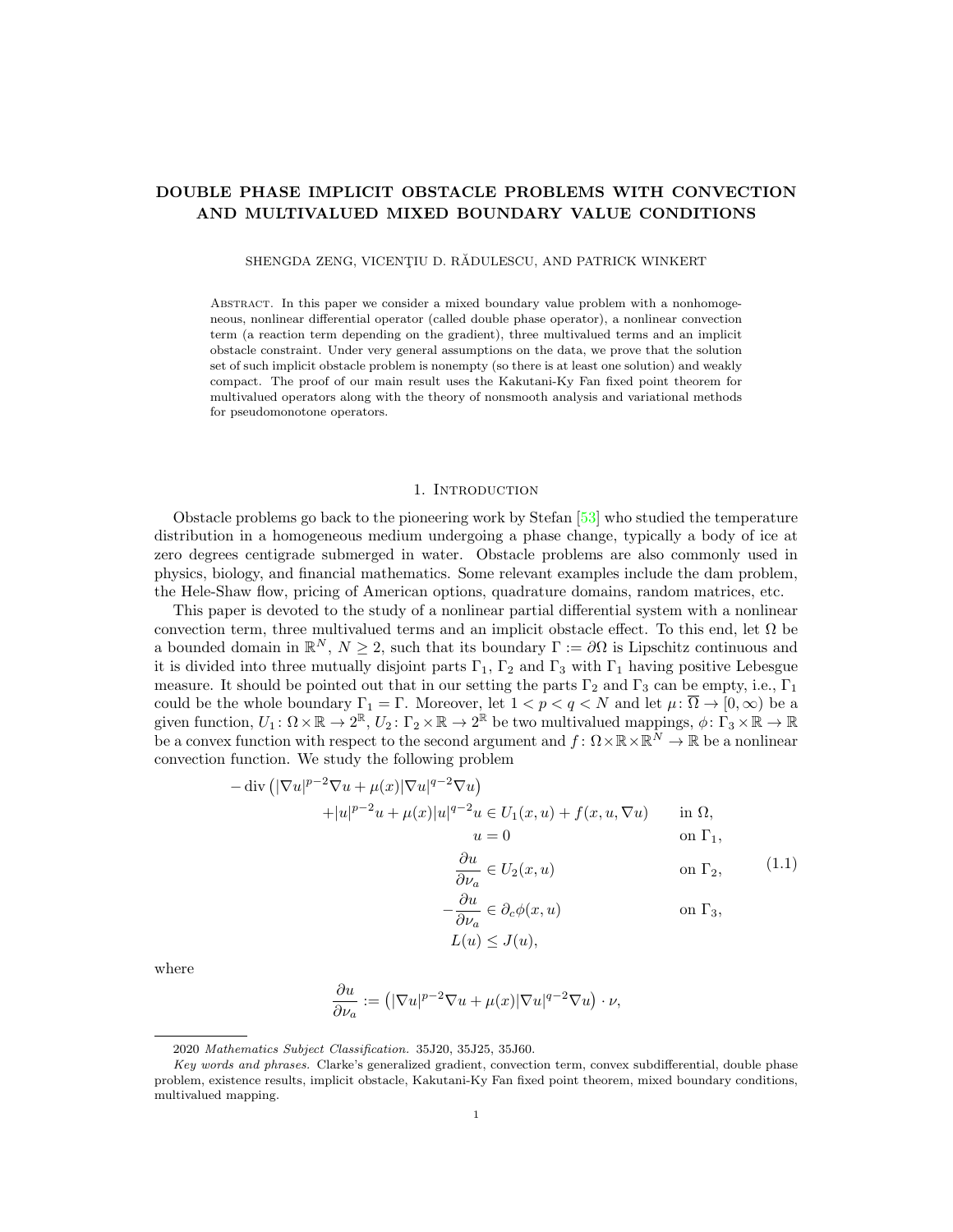with  $\nu$  being the unit normal vector on Γ,  $\partial_c \phi(x, u)$  is the convex subdifferential of  $s \mapsto \phi(x, s)$ , and  $L, J: W^{1, \mathcal{H}}(\Omega) \to \mathbb{R}$  are given functions defined on the Musielak-Orlicz Sobolev space  $W^{1,\mathcal{H}}(\Omega)$ , see Section [2](#page-4-0) for its precise definition.

We point out that problem  $(1.1)$  combines several interesting phenomena. First the differential operator involved is the so-called double phase operator which is given by

$$
\operatorname{div}\left(|\nabla u|^{p-2}\nabla u + \mu(x)|\nabla u|^{q-2}\nabla u\right) \quad \text{for } u \in W^{1,\mathcal{H}}(\Omega). \tag{1.2}
$$

The corresponding energy functional related to  $(1.2)$  is given by

<span id="page-1-1"></span><span id="page-1-0"></span>
$$
\omega \mapsto \int_{\Omega} \left( |\nabla \omega|^p + \mu(x) |\nabla \omega|^q \right) dx, \tag{1.3}
$$

and was initially introduced by Zhikov [\[60\]](#page-24-1) in 1986. Such functional was used to describe models for strongly anisotropic materials and it also demonstrated its importance in the study of duality theory as well as in the context of the Lavrentiev phenomenon, see Zhikov [\[61\]](#page-24-2). The main feature of the variational integral [\(1.3\)](#page-1-1) is the fact that the energy density changes its ellipticity and growth properties according to the point in the domain. Indeed, the energy density of [\(1.3\)](#page-1-1) exhibits ellipticity in the gradient of order q on the points x where  $\mu(x)$  is positive and of order p on the points x where  $\mu(x)$  vanishes. In general, double phase differential operators and corresponding energy functionals interpret various comprehensive natural phenomena, and model several problems in Mechanics, Physics and Engineering Sciences. For instance, in the elasticity theory, the modulating coefficient  $\mu(\cdot)$  dictates the geometry of composites made of two different materials with distinct power hardening exponents p and q, see Zhikov  $[62]$ . Further, we mention some famous results in the regularity theory of local minimizers of [\(1.3\)](#page-1-1), see, for example, the papers of Baroni-Colombo-Mingione [\[6,](#page-22-0) [7\]](#page-22-1), Colombo-Mingione [\[16,](#page-23-0) [17\]](#page-23-1) and Marcellini [\[34,](#page-23-2) [35\]](#page-23-3).

A second interesting phenomenon is the appearance of a nonlinearity that depends on the gradient of the solution. Such terms are said to be convection functions. The difficulty in the study of such terms is their nonvariational character, that is, the standard variational tools to corresponding energy functionals cannot be applied. In the past years several interesting works have been published with convection terms, we refer to the papers of de Araujo-Faria [\[1\]](#page-22-2), El Manouni-Marino-Winkert [\[19\]](#page-23-4), Faraci-Motreanu-Puglisi [\[20\]](#page-23-5), Faraci-Puglisi [\[21\]](#page-23-6), Figueiredo-Madeira [\[23\]](#page-23-7), Gasiński-Papageorgiou [\[25\]](#page-23-8), Liu-Motreanu-Zeng [\[32\]](#page-23-9), Marano-Winkert [\[33\]](#page-23-10), Papageorgiou-Rădulescu-Repovš  $[45]$ , and Pucci-Temperini  $[49]$ .

Further interesting phenomena are the combination of an implicit obstacle effect along with mixed boundary conditions in a very general setting and the appearance of multivalued mappings (which include as special case Clarke's generalized gradients) and convex subdifferentials. We point out that in several critical situations arising in engineering and economic models, such as Nash equilibrium problems with shared constraints, semipermeability problems with free boundary conditions, and transport route optimization with feedback control, the constraint conditions, usually, depend explicitly on the unknown solution. On the other hand, the theory of (variational-)hemivariational inequalities was originally developed by Panagiotopoulos [\[41,](#page-23-11) [42\]](#page-23-12) (see also Naniewicz-Panagiotopoulos [\[40\]](#page-23-13)) in order to study the nonsmooth mechanical problems. The main feature in hemivariational inequalities is to remove the hypotheses on differentiability and convexity of energy functionals with the help of generalized subgradients introduced by Clarke [\[14\]](#page-23-14). Nowadays such problems with implicit obstacle effect and generalized gradient for homogeneous Dirichlet problems have been considered by many authors, see, for example the works of Alleche-Rădulescu  $[2]$ , Aussel-Sultana-Vetrivel  $[3]$ , Bonanno-Motreanu-Winkert  $[9]$ , Carl-Winkert [\[12\]](#page-22-6), Migórski-Khan-Zeng [\[37,](#page-23-15) [38\]](#page-23-16), Gwinner [\[28\]](#page-23-17), Zeng-Migórski-Khan [\[58\]](#page-24-6) and the references therein. We also refer to the recent monograph of Carl-Le [\[11\]](#page-22-7) about multivalued variational inequalities and inclusions.

Let us comment on some relevant special cases of problem  $(1.1)$ .

(i) Let  $j_1: \Omega \times \mathbb{R} \to \mathbb{R}$  and  $j_2: \Gamma_2 \times \mathbb{R} \to \mathbb{R}$  be such that  $x \mapsto j(x, s)$  and  $x \mapsto j_2(x, s)$ are measurable in  $\Omega$  and on  $\Gamma_2$ , respectively, and  $s \mapsto j_1(x, s)$  and  $s \mapsto j_2(x, s)$  are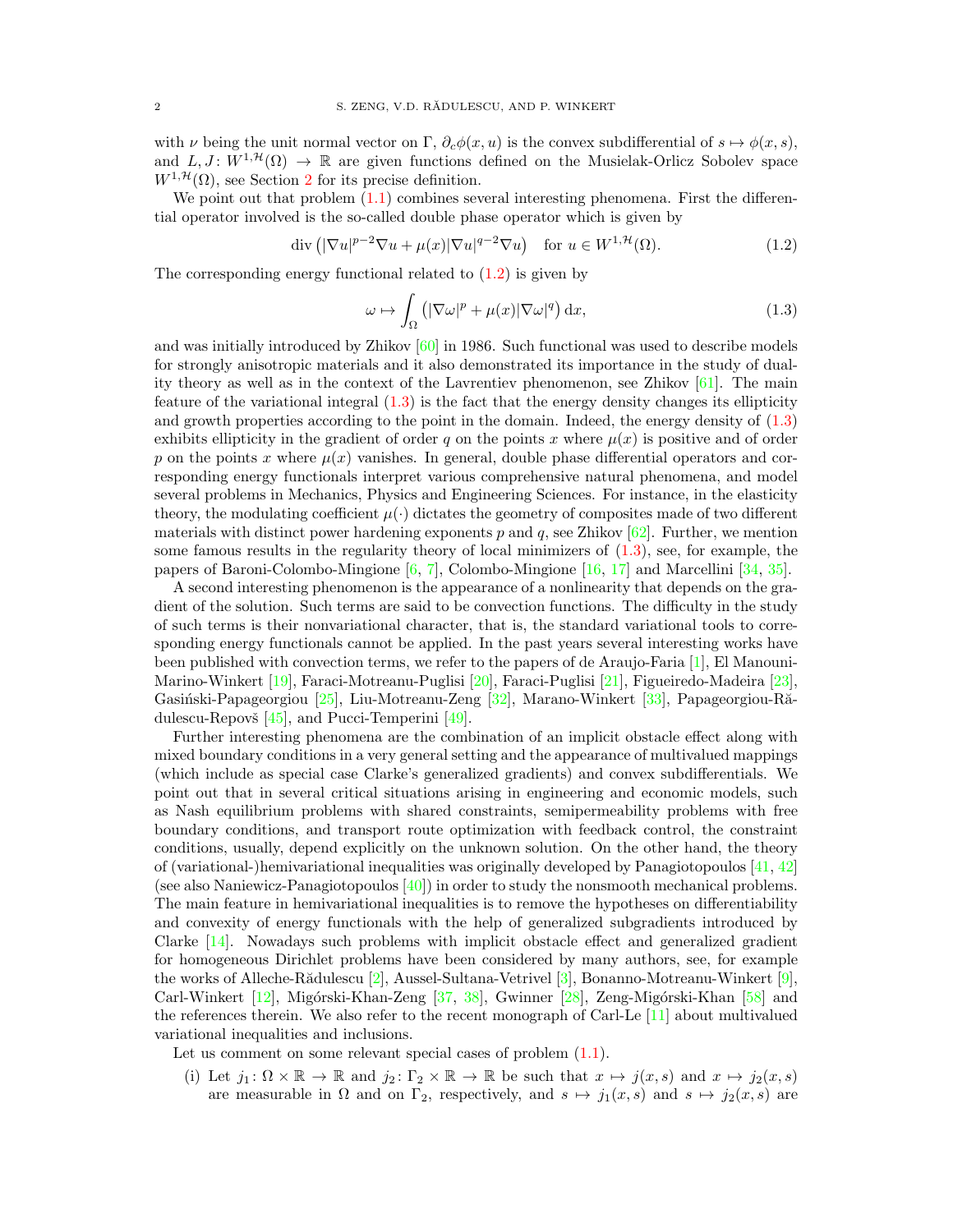both locally Lipschitz continuous. Moreover, let  $r_1: \mathbb{R} \to \mathbb{R}$  and  $r_2: \mathbb{R} \to \mathbb{R}$  be two functions and denote by  $\partial j_i$  Clarke's generalized gradient of  $j_i$  (with respect to the second variable) for  $i = 1, 2$ . If  $U_1$  and  $U_2$  are defined by  $U_1(x, s) = r_1(s)\partial j_1(x, s)$  for a. a.  $x \in \Omega$ ,  $s \in \mathbb{R}$  and  $U_2(x, s) = r_2(s)\partial j_2(x, s)$  for a. a.  $x \in \Gamma_2$ ,  $s \in \mathbb{R}$ , then problem  $(1.1)$  becomes

<span id="page-2-0"></span>
$$
-\operatorname{div} \left( |\nabla u|^{p-2} \nabla u + \mu(x) |\nabla u|^{q-2} \nabla u \right)
$$
  
\n
$$
+ |u|^{p-2} u + \mu(x) |u|^{q-2} u \in r_1(u) \partial j_1(x, u) + f(x, u, \nabla u) \quad \text{in } \Omega,
$$
  
\n
$$
u = 0 \quad \text{on } \Gamma_1,
$$
  
\n
$$
\frac{\partial u}{\partial \nu_a} \in r_2(u) \partial j_2(x, u) \quad \text{on } \Gamma_2, \qquad (1.4)
$$
  
\n
$$
-\frac{\partial u}{\partial \nu_a} \in \partial_c \phi(x, u) \quad \text{on } \Gamma_3.
$$
  
\n
$$
L(u) \leq J(u).
$$

As far as we know problem [\(1.4\)](#page-2-0) has not been studied yet. As a special of our main theorem we state in Theorem [3.11](#page-21-0) that the solution set of  $(1.4)$  is nonempty and weakly compact.

(ii) If  $\Gamma_2 = \emptyset$  and  $\Gamma_3 = \emptyset$ , i.e.,  $\Gamma_1 = \Gamma$ , then problem [\(1.1\)](#page-0-0) reduces to the following double phase implicit obstacle system with Dirichlet boundary condition

<span id="page-2-1"></span>
$$
-\operatorname{div}\left(|\nabla u|^{p-2}\nabla u + \mu(x)|\nabla u|^{q-2}\nabla u\right)
$$
  
 
$$
+|u|^{p-2}u + \mu(x)|u|^{q-2}u \in U_1(x, u) + f(x, u, \nabla u) \quad \text{in } \Omega,
$$
  
 
$$
u = 0 \quad \text{on } \Gamma,
$$
  
 
$$
L(u) \leq J(u).
$$
 (1.5)

If  $U_1(x, s) = -\partial j(x, s)$  with  $j: \Omega \times \mathbb{R} \to \mathbb{R}$  being locally Lipschitz continuous with respect to the second argument, problem [\(1.5\)](#page-2-1) has been recently studied by Zeng-Bai-Papageorgiou-Rădulescu [\[57\]](#page-24-7). Further special case when f is independent of u or  $U_1 \equiv 0$ and  $J(u) = \infty$  has been treated by Zeng-Bai-Gasiński-Winkert [\[54,](#page-24-8) [55,](#page-24-9) [56\]](#page-24-10). Additionally to  $U_1 \equiv 0$ , if we suppose  $J(u) \equiv +\infty$ , [\(1.5\)](#page-2-1) reduces to single valued equation studied by Gasiński-Winkert  $[26]$ . Note that the techniques used in these papers differ from ours.

(iii) Let  $\Psi \colon \Omega \to \mathbb{R}$  be a given obstacle. When  $J(u) \equiv 0$  and  $L(u) := \int_{\Omega} (u(x) - \Psi(x))^+ dx$ for all  $u \in W^{1,\mathcal{H}}(\Omega)$ , then our problem  $(1.1)$  can be rewritten to the following obstacle inclusion problem

<span id="page-2-2"></span>
$$
-\operatorname{div}\left(|\nabla u|^{p-2}\nabla u + \mu(x)|\nabla u|^{q-2}\nabla u\right)
$$
  
 
$$
+|u|^{p-2}u + \mu(x)|u|^{q-2}u \in U_1(x, u) + f(x, u, \nabla u) \quad \text{in } \Omega,
$$
  
 
$$
u = 0 \quad \text{on } \Gamma_1,
$$

$$
\frac{\partial u}{\partial \nu_a} \in U_2(x, u) \qquad \text{on } \Gamma_2,
$$
 (1.6)

$$
-\frac{\partial u}{\partial \nu_a} \in \partial_c \phi(x, u) \qquad \text{on } \Gamma_3,
$$
  
 
$$
u(x) \le \Psi(x) \qquad \text{in } \Omega.
$$

To the best of our knowledge, this special case of [\(1.1\)](#page-0-0) has not been considered yet. The same can be said when  $\Phi: \Gamma \to \mathbb{R}$  is a given obstacle on the boundary. Then the last inequality in [\(1.6\)](#page-2-2) is replaced by  $u(x) \leq \Phi(x)$  on  $\Gamma$ .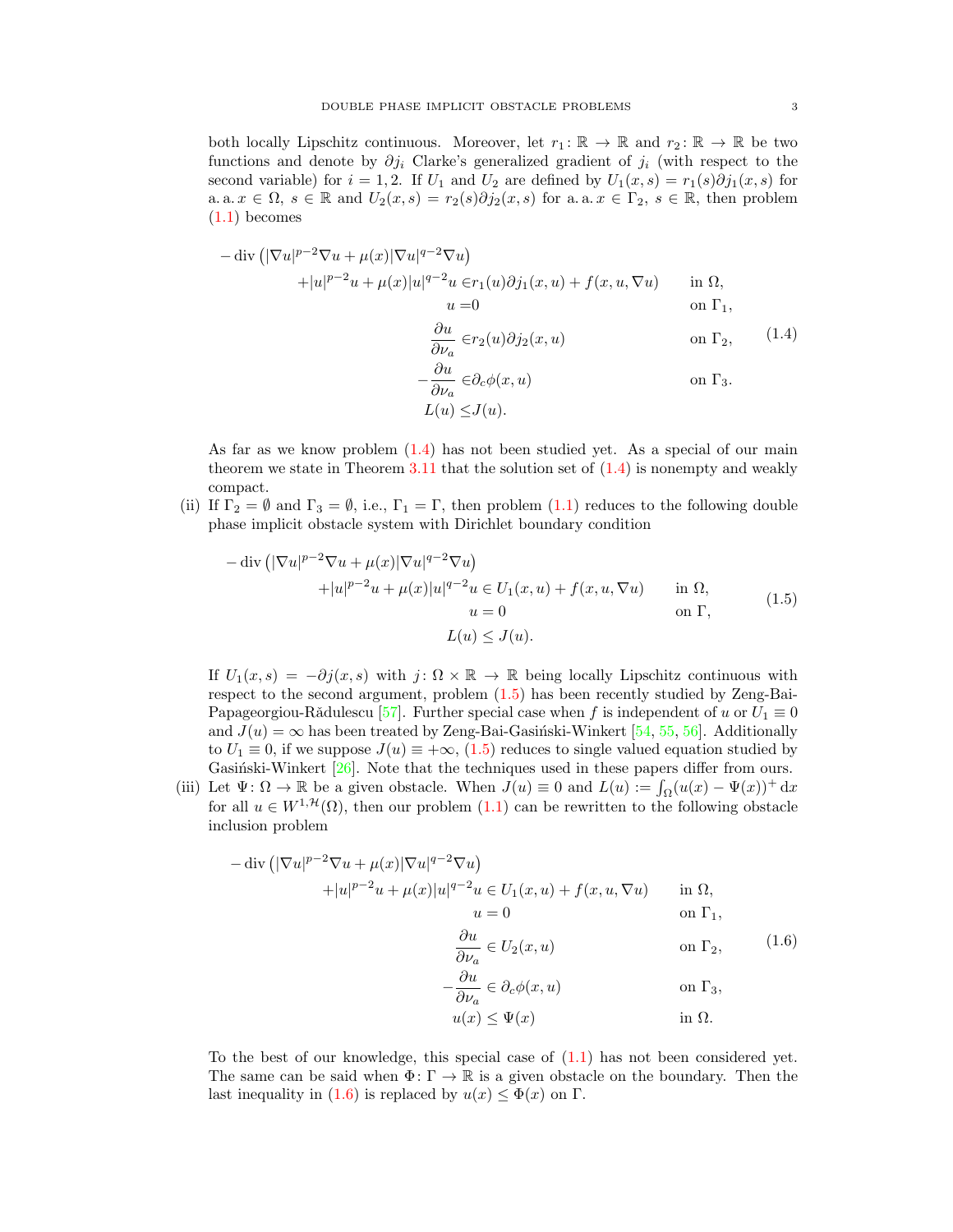(iv) If  $J(u) \equiv +\infty$  for all  $u \in W^{1, \mathcal{H}}(\Omega)$ , then problem [\(1.1\)](#page-0-0) turns into the following mixed boundary value problem without obstacle effect

<span id="page-3-0"></span>
$$
-\operatorname{div}\left(|\nabla u|^{p-2}\nabla u + \mu(x)|\nabla u|^{q-2}\nabla u\right)
$$
  
\n
$$
+|u|^{p-2}u + \mu(x)|u|^{q-2}u \in U_1(x, u) + f(x, u, \nabla u) \quad \text{in } \Omega,
$$
  
\n
$$
u = 0 \quad \text{on } \Gamma_1,
$$
  
\n
$$
\frac{\partial u}{\partial \nu_a} \in U_2(x, u) \quad \text{on } \Gamma_2,
$$
  
\n
$$
-\frac{\partial u}{\partial \nu_a} \in \partial_c \phi(x, u) \quad \text{on } \Gamma_3,
$$
  
\n(1.7)

which has not been investigated yet. As a corollary we can prove that there exists a solution of  $(1.7)$  and the solution set of  $(1.7)$  is weakly compact (see Corollary [3.10](#page-21-1)) below).

The main goal of the paper is to develop a general framework for determining the existence of a (weak) solution to the nonlinear double phase differential inclusion problem [\(1.1\)](#page-0-0) via employing the Kakutani-Ky Fan fixed point theorem for multivalued operators, the theory of nonsmooth analysis and variational methods for pseudomonotone operators. In fact, to the best of our knowledge, this is the first work which combines a double phase phenomena along with an implicit obstacle constraint, a nonlinear convection term (i.e., a reaction term depending on the gradient) and multivalued mixed boundary conditions which include a convex subdifferential operator and an abstract multivalued function.

The features of this paper are the following:

(i) the presence of a nonhomogeneous differential operator with different isotropic growth, which generates a double phase associated energy;

(ii) the analysis developed in this paper is concerned with the combined effects of a nonstandard operator with unbalanced growth, a convection nonlinearity, three multivalued terms, and an implicit obstacle constraint;

(iii) the proofs rely on fixed point methods for multivalued operators in combination with tools from nonsmooth analysis and theory of pseudomonotone operators.

To the best of our knowledge, this is the first paper dealing with multivalued double phase obstacle implicit problems with convection.

In order to give a complete picture of existence results for double phase problems, we also refer to some recent works dealing with different types of problems. In Bahrouni-Rădulescu-Repovš  $[4]$  and Bahrouni-Rădulescu-Winkert  $[5]$  the authors studied a class of double phase energy functionals arising in the theory of transonic flow which are driven by the Baouendi-Grushin operator with variable exponents. Very recently, Biagi-Esposito-Vecchi [\[8\]](#page-22-10) considered positive singular solutions of double phase type equations and proved symmetry as well as monotonicity properties of such solutions. A new class of double phase problems with variable growth has been developed in Cencelj-Rădulescu-Repovš  $[13]$  while Colasuonno-Squassina  $[15]$  studied existence and properties of related variational eigenvalues. A new type of so-called Finsler double phase operators has been introduced in Farkas-Winkert [\[22\]](#page-23-21) in order to prove an existence result for corresponding singular problems. Furthermore, a Nehari manifold treatment for finding sign changing solutions can be found in Gasiński-Papageorgiou  $[24]$  for locally Lipschitz righthand side, in Gasinski-Winkert  $[27]$  for nonlinear boundary conditions and in Liu-Dai  $[29]$  for superlinear right-hand sides. Existence and multiplicity results for double phase problems with Robin boundary conditions has been recently studied in Papageorgiou-Rădulescu-Repovš [\[44\]](#page-24-11) and Papageorgiou-Vetro-Vetro [\[46\]](#page-24-12). Perera-Squassina [\[48\]](#page-24-13) used a Morse theoretical approach in order to prove the existence of a solution where they used a cohomological local splitting to get an estimate of the critical groups at zero. Existence results for general quasilinear elliptic equations of double phase type in  $\mathbb{R}^N$  have been obtained in Zhang-Rădulescu [\[59\]](#page-24-14) by using the tools of critical points theory in generalized Orlicz–Sobolev spaces with variable exponent.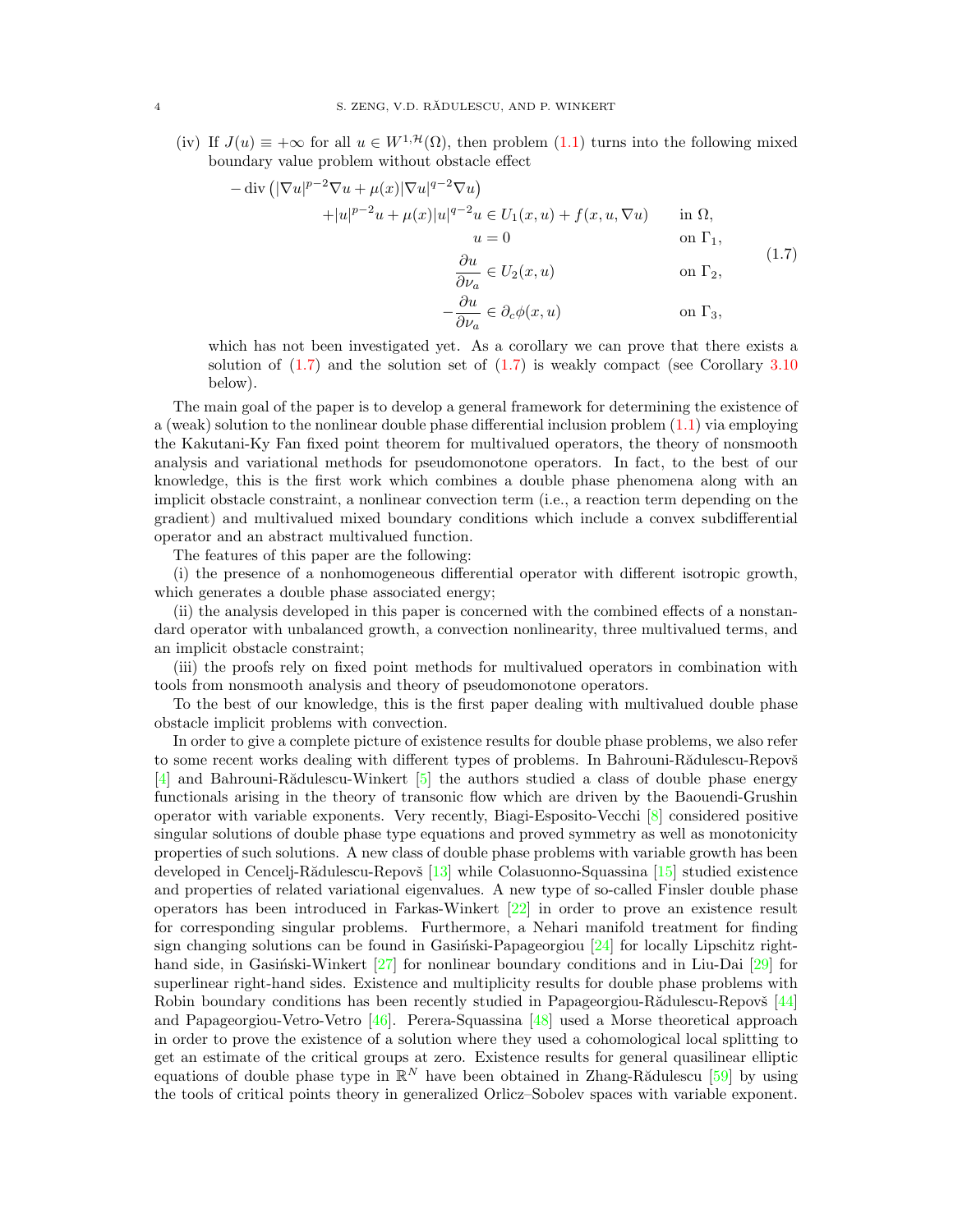Finally, we mention the overview articles of R $\tilde{a}$ dulescu [\[51,](#page-24-15) [50\]](#page-24-16) about isotropic and anistropic double-phase problems and of Mingione-Rădulescu [\[39\]](#page-23-25) about recent developments for problems with nonstandard growth and nonuniform ellipticity.

The paper is organized as follows. Section [2](#page-4-0) presents a detailed overview about Musielak-Orlicz Sobolev spaces including several useful embedding results. Moreover, we state some fundamental results in nonsmooth analysis as well as the Kakutani-Ky Fan fixed point theorem for multivalued functions. In Section [3,](#page-8-0) we first impose the full assumptions on the data of problem  $(1.1)$  and introduce an auxiliary problem defined in  $(3.5)$ . Then, we apply an existence theorem for a class of mixed variational inequalities involving pseudomonotone operators in which the constraint set is a bounded, closed and convex set, to show that the solution map of the auxiliary problem [\(3.5\)](#page-10-0) is well-defined and completely continuous, see Theorem [3.4.](#page-10-1) Moreover, we use the Kakutani-Ky Fan fixed point theorem along with the theory of nonsmooth analysis to explore the nonemptiness and compactness of the solution set of problem  $(1.1)$ . Finally, several special cases of our problem  $(1.1)$  are discussed and the corresponding existence results are obtained at the end of the paper.

## 2. Preliminaries

<span id="page-4-0"></span>In this section we are going to provide the main definitions and tools which will be needed in the sequel. To this end, let  $\Omega \subset \mathbb{R}^N$  be a bounded domain with Lipschitz boundary  $\Gamma := \partial \Omega$ such that  $\Gamma$  is divided into three mutually disjoint parts  $\Gamma_1$ ,  $\Gamma_2$  and  $\Gamma_3$  with  $\Gamma_1$  having positive Lebesgue measure. For any fixed  $r \in [1,\infty)$  and for any subset D of  $\overline{\Omega}$  we denote the usual Lebesgue spaces by  $L^r(D) := L^r(D; \mathbb{R})$  and  $L^r(D; \mathbb{R}^N)$  equipped with the norm  $\|\cdot\|_{r,D}$  given by

$$
||u||_{r,D} := \left(\int_D |u|^r \, \mathrm{d}x\right)^{\frac{1}{r}} \quad \text{for all } u \in L^r(D).
$$

We set  $L^r(D)_+ := \{u \in L^r(D) : u(x) \geq 0 \text{ for a.a. } x \in D\}$  and define by  $W^{1,r}(\Omega)$  the corresponding Sobolev space endowed with the norm  $\|\cdot\|_{1,r,\Omega}$  given by

$$
||u||_{1,r,\Omega} := ||u||_{r,\Omega} + ||\nabla u||_{r,\Omega}
$$
 for all  $u \in W^{1,r}(\Omega)$ .

Throughout the paper the symbols "  $\stackrel{w}{\longrightarrow}$  " and " →" stand for the weak and the strong convergence, respectively. Furthermore,  $r' > 1$  is the conjugate of  $r > 1$ , that is,  $\frac{1}{r} + \frac{1}{r'} = 1$ . Moreover, we denote by  $r^*$  and  $r_*$  the critical exponents to r in the domain and on the boundary, respectively, given by

$$
r^* = \begin{cases} \frac{Nr}{N-r} & \text{if } r < N, \\ +\infty & \text{if } r \ge N, \end{cases} \quad \text{and} \quad r_* = \begin{cases} \frac{(N-1)r}{N-r} & \text{if } r < N, \\ +\infty & \text{if } r \ge N, \end{cases} \tag{2.1}
$$

respectively.

Since  $\Gamma_1$  has positive measure we know from Korn's inequality that the function space

<span id="page-4-2"></span> $W := \{u \in W^{1,p}(\Omega) : u = 0 \text{ for a.a. } x \in \Gamma_1\}$ 

equipped with the norm  $\|\nabla \cdot \|_{p,\Omega}$ , is a reflexive Banach space. In what follows, let  $\lambda > 0$  and  $\rho > 0$  be the smallest constants such that

$$
||u||_{p,\Omega}^p \le \lambda ||\nabla u||_{p,\Omega}^p \quad \text{and} \quad ||u||_{p,\Gamma_2}^p \le \rho ||\nabla u||_{p,\Omega}^p \tag{2.2}
$$

for all  $u \in W$ . From Simon [\[52,](#page-24-17) formula (2.2)] we have the well-known inequality

<span id="page-4-4"></span><span id="page-4-3"></span><span id="page-4-1"></span>
$$
(|x|^{r-2}x - |y|^{r-2}y) \cdot (x - y) \ge k(r)|x - y|^r \tag{2.3}
$$

for  $r \geq 2$  and for all  $x, y \in \mathbb{R}^N$ , where  $k(r)$  is a positive constant.

In the entire paper, we assume that

$$
1 < p < q < N, \quad q < p^* \quad \text{and} \quad 0 \le \mu(\cdot) \in L^\infty(\Omega). \tag{2.4}
$$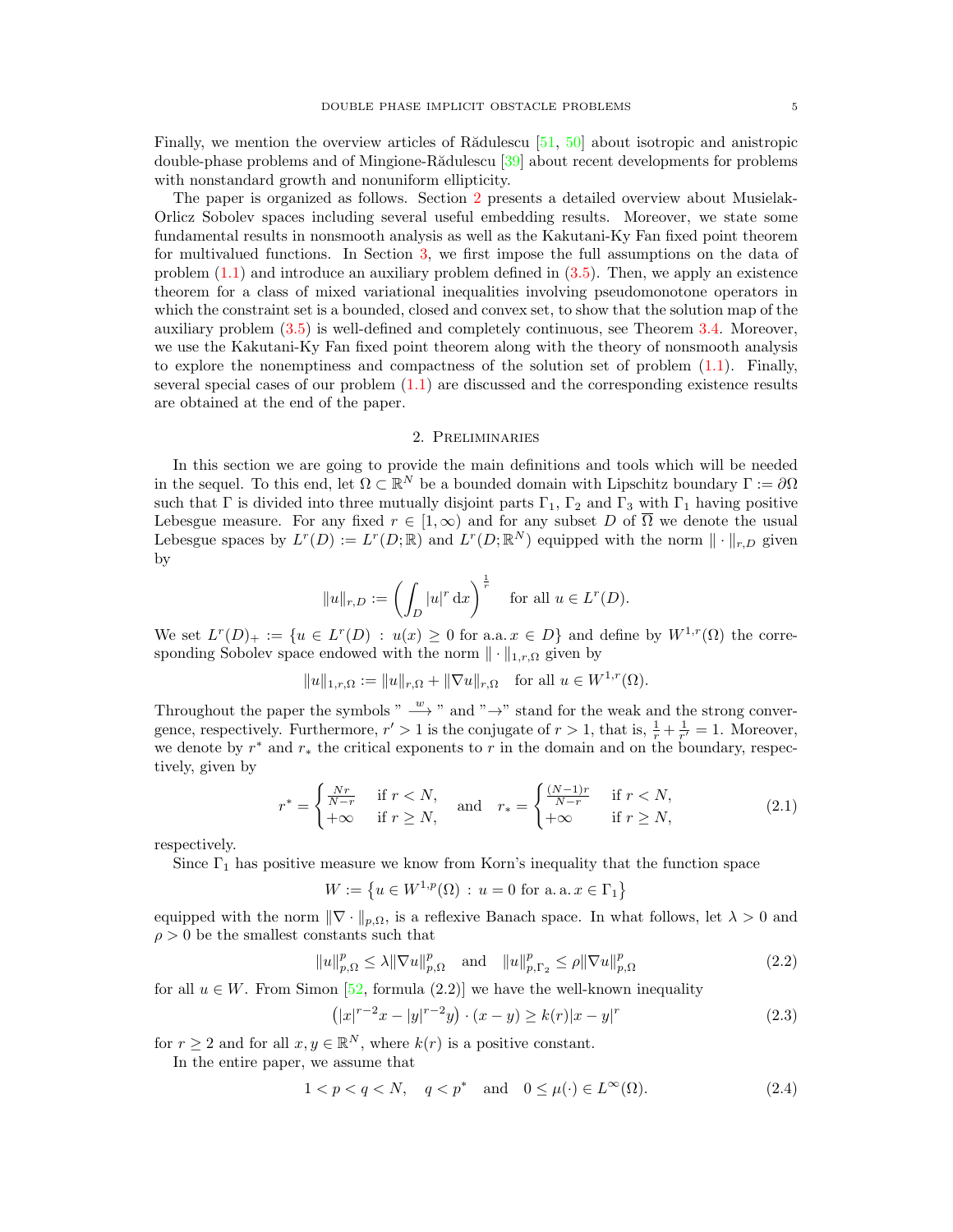Next we introduce the function  $\mathcal{H} \colon \Omega \times [0, \infty) \to [0, \infty)$  defined by

$$
\mathcal{H}(x,t) = t^p + \mu(x)t^q \quad \text{for all } (x,t) \in \Omega \times [0,\infty),
$$

and recall that  $M(\Omega)$  stands for the space of all measurable functions  $u: \Omega \to \mathbb{R}$ , where we identify two such functions which differ on a Lebesgue-null set. Then, the Musielak-Orlicz Lebesgue space  $L^{\mathcal{H}}(\Omega)$  is given by

$$
L^{\mathcal{H}}(\Omega) = \{ u \in M(\Omega) \, : \, \rho_{\mathcal{H}}(u) < +\infty \}
$$

equipped with the Luxemburg norm

$$
||u||_{\mathcal{H}} = \inf \left\{ \tau > 0 \, : \, \rho_{\mathcal{H}}\left(\frac{u}{\tau}\right) \le 1 \right\},\,
$$

where the modular function is given by

$$
\rho_{\mathcal{H}}(u) := \int_{\Omega} \mathcal{H}(x, |u|) dx = \int_{\Omega} (|u|^p + \mu(x)|u|^q) dx.
$$

We know that  $L^{\mathcal{H}}(\Omega)$  is uniformly convex, so it is a reflexive Banach space. Additionally, let us introduce the seminormed function space  $L^q_\mu(\Omega)$ 

$$
L^q_\mu(\Omega) = \left\{ u \in M(\Omega) : \int_{\Omega} \mu(x) |u|^q \, \mathrm{d}x < +\infty \right\}
$$

endowed with the seminorm

$$
||u||_{q,\mu} = \left(\int_{\Omega} \mu(x)|u|^q dx\right)^{\frac{1}{q}}.
$$

Furthermore, we recall that the Musielak-Orlicz Sobolev space  $W^{1, \mathcal{H}}(\Omega)$  is given by

$$
W^{1,\mathcal{H}}(\Omega) = \left\{ u \in L^{\mathcal{H}}(\Omega) : |\nabla u| \in L^{\mathcal{H}}(\Omega) \right\}
$$

equipped with the norm

$$
||u||_{1,\mathcal{H}} = ||\nabla u||_{\mathcal{H}} + ||u||_{\mathcal{H}},
$$

where  $\|\nabla u\|_{\mathcal{H}} = \|\nabla u\|_{\mathcal{H}}$ . Clearly,  $W^{1,\mathcal{H}}(\Omega)$  is a reflexive Banach space.

Let us now introduce a closed subspace V of  $W^{1, \mathcal{H}}(\Omega)$  defined by

$$
V := \{ u \in W^{1, \mathcal{H}}(\Omega) : u = 0 \text{ on } \Gamma_1 \}.
$$

It is clear that  $V$  is also a reflexive Banach space. In the following we denote the norm of  $V$  by  $||u||_V = ||u||_{1,\mathcal{H}}$  for all  $u \in V$ , and by  $||\cdot||_{V^*}$  we denote the norm of the dual space  $V^*$  of V.

The following proposition states the main embeddings for the spaces  $L^{\mathcal{H}}(\Omega)$  and  $W^{1,\mathcal{H}}(\Omega)$ , see Gasiński-Winkert  $[27,$  Proposition 2.2] or Crespo-Blanco-Gasiński-Harjulehto-Winkert  $[18,$ Propositions 2.17 and 2.19].

<span id="page-5-0"></span>**Proposition 2.1.** Let  $(2.4)$  be satisfied and let  $p^*$  as well as  $p_*$  be the critical exponents to p as given in  $(2.1)$  for  $r = p$ . Then the following embeddings hold:

- (i)  $L^{\mathcal{H}}(\Omega) \hookrightarrow L^{r}(\Omega)$  and  $W^{1,\mathcal{H}}(\Omega) \hookrightarrow W^{1,r}(\Omega)$  are continuous for all  $r \in [1,p]$ ;
- (ii)  $W^{1,\mathcal{H}}(\Omega) \hookrightarrow L^r(\Omega)$  is continuous for all  $r \in [1,p^*]$  and compact for all  $r \in [1,p^*);$
- (iii)  $W^{1,\mathcal{H}}(\Omega) \hookrightarrow L^r(\partial \Omega)$  is continuous for all  $r \in [1,p_*]$  and compact for all  $r \in [1,p_*)$ ;
- $(iv) L^{\mathcal{H}}(\Omega) \hookrightarrow L^q_{\mu}(\Omega)$  is continuous;
- (v)  $L^q(\Omega) \hookrightarrow L^{\mathcal{H}}(\Omega)$  is continuous.

**Remark 2.2.** Note that if we replace the space  $W^{1, \mathcal{H}}(\Omega)$  by V in Proposition [2.1,](#page-5-0) then the embeddings (ii) and (iii) remain valid.

The following proposition is due to Liu-Dai [\[29,](#page-23-24) Proposition 2.1].

<span id="page-5-1"></span>**Proposition 2.3.** Let [\(2.4\)](#page-4-1) be satisfied and let  $y \in L^{\mathcal{H}}(\Omega)$ . Then the following hold:

(i) if  $y \neq 0$ , then  $||y||_{\mathcal{H}} = \lambda$  if and only if  $\rho_{\mathcal{H}}\left(\frac{y}{\lambda}\right) = 1$ ;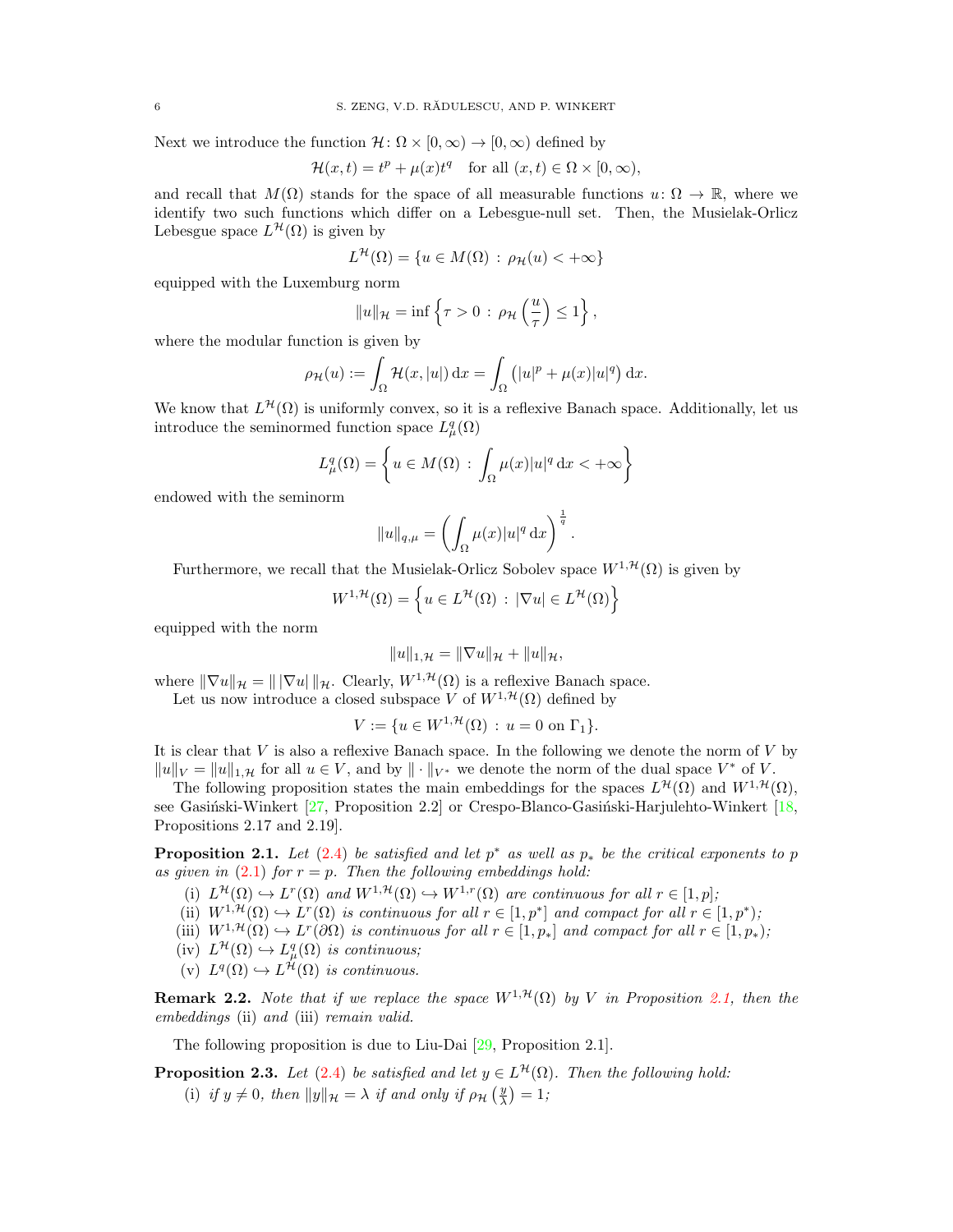- (ii)  $||y||_{\mathcal{H}} < 1$  (resp.  $> 1$  and  $= 1$ ) if and only if  $\rho_{\mathcal{H}}(y) < 1$  (resp.  $> 1$  and  $= 1$ );
- (iii) if  $||y||_{\mathcal{H}} < 1$ , then  $||y||_{\mathcal{H}}^q \le \rho_{\mathcal{H}}(y) \le ||y||_{\mathcal{H}}^p$ ;
- (iv) if  $||y||_{\mathcal{H}} > 1$ , then  $||y||_{\mathcal{H}}^p \le \rho_{\mathcal{H}}(y) \le ||y||_{\mathcal{H}}^q$ ;
- (v)  $||y||_{\mathcal{H}} \to 0$  if and only if  $\rho_{\mathcal{H}}(y) \to 0;$
- (vi)  $||y||_{\mathcal{H}} \rightarrow +\infty$  if and only if  $\rho_{\mathcal{H}}(y) \rightarrow +\infty$ .

Further, we introduce the nonlinear operator  $A: V \to V^*$  given by

<span id="page-6-0"></span>
$$
\langle A(u), v \rangle := \int_{\Omega} \left( |\nabla u|^{p-2} \nabla u + \mu(x) |\nabla u|^{q-2} \nabla u \right) \cdot \nabla v \, dx
$$
  
+ 
$$
\int_{\Omega} \left( |u|^{p-2} u + \mu(x) |u|^{q-2} u \right) v \, dx,
$$
 (2.5)

for  $u, v \in V$  with  $\langle \cdot, \cdot \rangle$  being the duality pairing between V and its dual space  $V^*$ . The following proposition states the main properties of  $A: V \to V^*$ . We refer to Liu-Dai [\[29,](#page-23-24) Proposition 3.1] or Crespo-Blanco-Gasiński-Harjulehto-Winkert  $[18,$  Proposition 3.4] for its proof.

<span id="page-6-2"></span>**Proposition 2.4.** The operator A defined by  $(2.5)$  is bounded, continuous, monotone (hence maximal monotone) and of type  $(S_+)$ , that is,

$$
u_n \xrightarrow{w} u
$$
 in V and  $\limsup_{n \to \infty} \langle Au_n, u_n - u \rangle \leq 0$ ,

imply  $u_n \to u$  in V.

Subsequently, we recall some notion and results concerning nonsmooth analysis and multivalued analysis. We start by recalling definitions and properties of semicontinuous multivalued operators.

**Definition 2.5.** Let Y and Z be topological spaces, let  $D \subset Y$  be a nonempty set, and let  $G: Y \to 2^Z$  be a multivalued map.

- (i) The map G is called upper semicontinuous (u.s.c. for short) at  $y \in Y$ , if for each open set  $O \subset Z$  such that  $G(y) \subset O$ , there exists a neighborhood  $N(y)$  of y satisfying  $G(N(y)) := \bigcup_{z \in N(y)} G(z) \subset O$ . If it holds for each  $y \in D$ , then G is called to be upper semicontinuous in D.
- (ii) The map G is closed at  $y \in Y$ , if for every sequence  $\{(y_n, z_n)\}_{n \in \mathbb{N}} \subset \text{Gr}(G)$  satisfying  $(y_n, z_n) \to (y, z)$  in  $Y \times Z$ , then it holds  $(y, z) \in Gr(G)$ , where  $Gr(G)$  is the graph of G defined by

$$
Gr(G) := \{ (y, z) \in Y \times Z : z \in G(y) \}.
$$

If it holds for each  $y \in Y$ , then G is called to be closed or G has a closed graph.

The following proposition provides two useful ways to determinate that a multi-valued map is u.s.c.

<span id="page-6-1"></span>**Proposition 2.6.** Let  $F: X \to 2^Y$  with X and Y being topological spaces. The following statements are equivalent:

- (i) F is upper semicontinuous.
- (ii) For each closed set  $C \subset Y$ ,  $F^{-}(C) := \{x \in X : F(x) \cap C \neq \emptyset\}$  is closed in X.
- (iii) For each open set  $O \subset Y$ ,  $F^+(O) := \{x \in X : F(x) \subset O\}$  is open in X.

Let  $(E, \|\cdot\|_E)$  be a real Banach space. Recall that a function  $\varphi: E \to \overline{\mathbb{R}} := \mathbb{R} \cup \{+\infty\}$  is called to be proper, convex and lower semicontinuous, if the following conditions are satisfied:

- $D(\varphi) := \{u \in E : \varphi(u) < +\infty\} \neq \emptyset;$
- for any  $u, v \in E$  and  $t \in (0, 1)$ , it holds  $\varphi(tu + (1-t)v) \leq t\varphi(u) + (1-t)\varphi(v);$
- $\liminf_{n\to\infty}\varphi(u_n)\geq\varphi(u)$  where the sequence  $\{u_n\}_{n\in\mathbb{N}}\subset E$  is such that  $u_n \stackrel{w}{\longrightarrow} u$  as  $n \to \infty$  for some  $u \in E$ .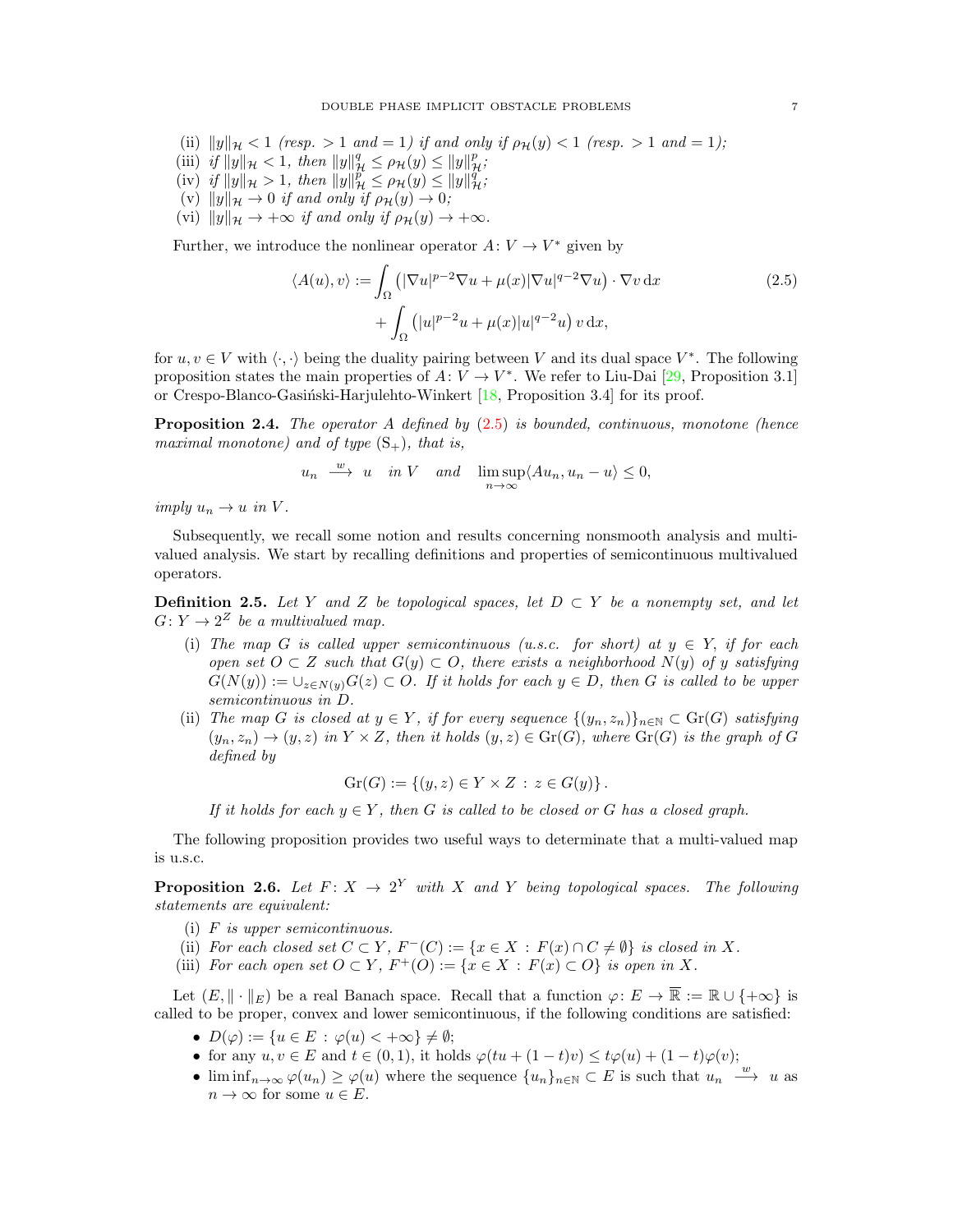If the map  $\varphi$  is convex, an element  $x^* \in E^*$  is called a subgradient of  $\varphi$  at  $u \in E$ , if

<span id="page-7-0"></span>
$$
\langle x^*, v - u \rangle \le \varphi(v) - \varphi(u) \quad \text{for all } v \in E. \tag{2.6}
$$

The set of all elements  $x^* \in E^*$  which satisfies  $(2.6)$  is called the convex subdifferential of  $\varphi$  at u and is denoted by  $\partial_c\varphi(u)$ .

We call a function  $j: E \to \mathbb{R}$  to be locally Lipschitz at  $x \in E$ , if there is a neighborhood  $O(x)$ of x and a constant  $L_x > 0$  such that

$$
|j(y) - j(z)| \le L_x \|y - z\|_E
$$
 for all  $y, z \in O(x)$ .

Moreover, we denote by

$$
j^{\circ}(x; y) := \limsup_{z \to x, \lambda \downarrow 0} \frac{j(z + \lambda y) - j(z)}{\lambda},
$$

the generalized directional derivative of j at the point x in the direction y and  $\partial j: E \to 2^{E^*}$ given by

$$
\partial j(x) := \{ \xi \in E^* : j^{\circ}(x; y) \ge \langle \xi, y \rangle_{E^* \times E} \text{ for all } y \in E \} \text{ for all } x \in E
$$

is the generalized gradient of  $j$  at  $x$  in the sense of Clarke.

The next proposition summarizes the properties of generalized gradients and generalized directional derivatives of a locally Lipschitz functions, see, for example, Migórski-Ochal-Sofonea [\[36,](#page-23-27) Proposition 3.23].

<span id="page-7-3"></span>**Proposition 2.7.** Let  $j: E \to \mathbb{R}$  be locally Lipschitz with Lipschitz constant  $L_x > 0$  at  $x \in E$ . Then we have the following:

(i) The function  $y \mapsto j^{\circ}(x; y)$  is positively homogeneous, subadditive, and satisfies

$$
|j^{\circ}(x;y)| \le L_x \|y\|_E \quad \text{for all } y \in E.
$$

- (ii) The function  $(x, y) \mapsto j^{\circ}(x, y)$  is upper semicontinuous.
- (iii) For each  $x \in E$ ,  $\partial j(x)$  is a nonempty, convex, and weakly<sup>\*</sup> compact subset of  $E^*$  with  $\|\xi\|_{E^*} \leq L_x$  for all  $\xi \in \partial j(x)$ .
- (iv)  $j^{\circ}(x; y) = \max\left\{ \langle \xi, y \rangle_{E^* \times E} : \xi \in \partial j(x) \right\}$  for all  $y \in E$ .
- (v) The multivalued function  $E \ni x \mapsto \partial j(x) \subset E^*$  is upper semicontinuous from E into  $w^*$ - $E^*$ .

The following theorem provides a useful criterion to determinate the existence of solutions for a class of mixed variational inequalities involving pseudomonotone operators, see, for example, Liu-Liu-Wen-Yao-Zeng [\[31,](#page-23-28) Proposition 5].

<span id="page-7-1"></span>**Theorem 2.8.** Let V be a reflexive Banach space,  $T: V \to 2^{V^*}$  be a pseudomonotone operator in the sense of Brézis,  $C \subset V$  be nonempty, bounded, closed and convex, and  $\varphi: V \to \overline{\mathbb{R}} :=$  $\mathbb{R} \cup \{+\infty\}$  be a proper, convex and l.s.c. function. Then, for a given element  $f \in V^*$ , there exist  $u \in C$  and  $u^* \in T(u)$  such that

$$
\langle u^* - f, v - u \rangle + \varphi(v) - \varphi(u) \ge 0 \text{ for all } v \in C.
$$

We end this section by recalling the so-called Kakutani-Ky Fan fixed point theorem, see, for example, Papageorgiou-Kyritsi-Yiallourou [\[43,](#page-23-29) Theorem 2.6.7]. We are going to apply this theorem in order to prove the existence of solutions of problem [\(1.1\)](#page-0-0).

<span id="page-7-2"></span>**Theorem 2.9.** Let Y be a reflexive Banach space and  $D \subseteq Y$  be a nonempty, bounded, closed and convex set. Let  $\Lambda: D \to 2^D$  be a multivalued map with nonempty, closed and convex values such that its graph is sequentially closed in  $Y_w \times Y_w$  topology. Then  $\Lambda$  has a fixed point.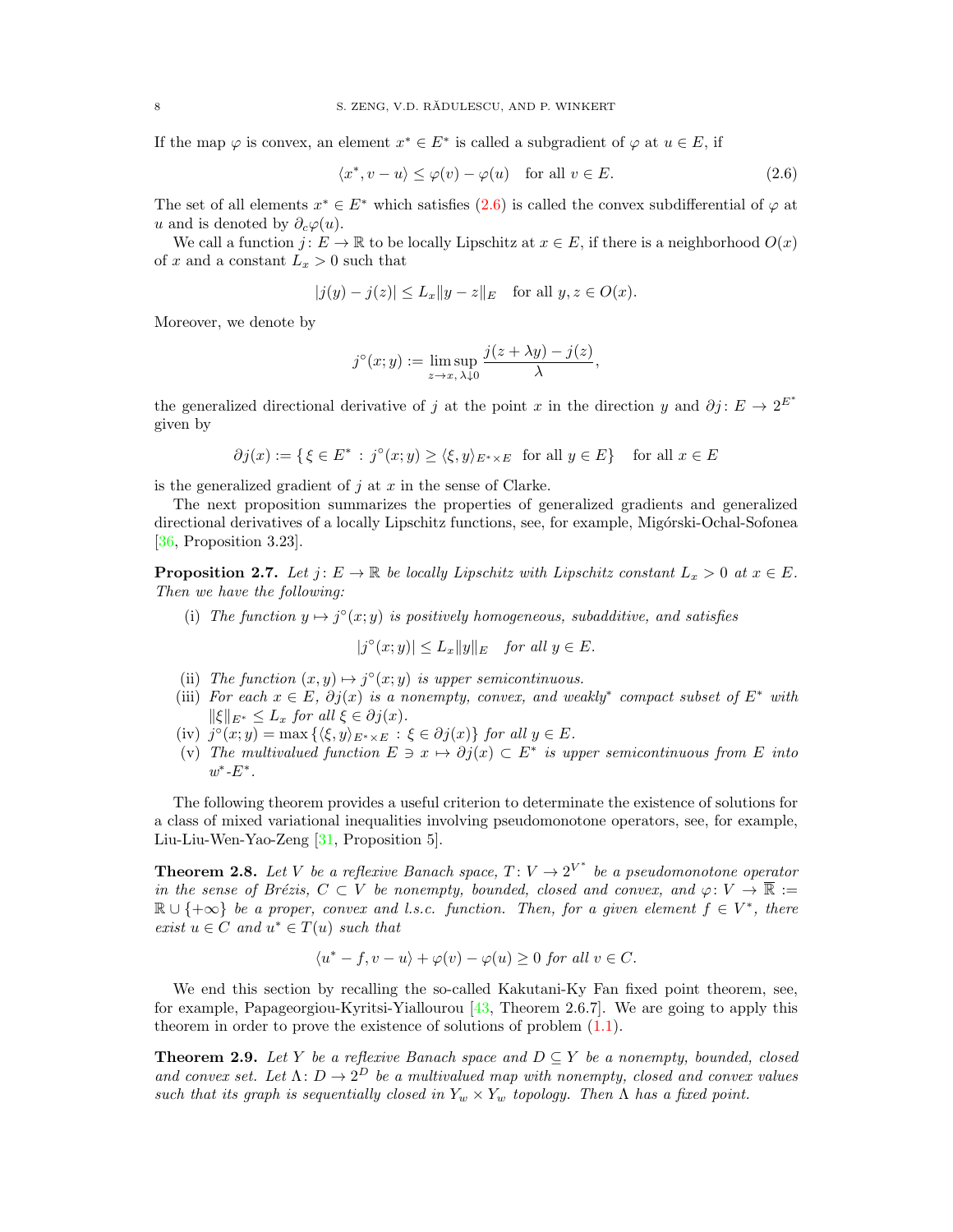## 3. Main results

<span id="page-8-0"></span>This section is devoted to the main results of this paper proving the existence of weak solutions to problem  $(1.1)$ . First we state the hypotheses on the data of problem  $(1.1)$ .

 $H(f): f: \Omega \times \mathbb{R} \times \mathbb{R}^N \to \mathbb{R}$  is a Carathéodory function which satisfies the following conditions:

(i) there exist  $a_f, b_f \geq 0$  and a function  $\alpha_f \in L^{\frac{q_1}{q_1-1}}(\Omega)_+$  satisfying

$$
|f(x, s, \xi)| \le a_f |\xi|^{\frac{p(q_1 - 1)}{q_1}} + b_f |s|^{q_1 - 1} + \alpha_f(x)
$$

for a. a.  $x \in \Omega$ , for all  $s \in \mathbb{R}$  and for all  $\xi \in \mathbb{R}^N$ , where  $1 < q_1 < p^*$  and  $p^*$  is the critical exponents to  $p$  in the domain given in  $(2.1)$ ;

(ii) there exist  $c_f, d_f \geq 0, \theta_1, \theta_2 \in [1, p]$  and a function  $\beta_f \in L^1(\Omega)_+$  such that

$$
f(x, s, \xi)s \le c_f |\xi|^{\theta_1} + d_f |s|^{\theta_2} + \beta_f(x)
$$

for a. a.  $x \in \Omega$ , for all  $s \in \mathbb{R}$  and for all  $\xi \in \mathbb{R}^N$ ;

(iii) there exist  $e_f, h_f \geq 0$  such that

$$
(f(x, s, \xi) - f(x, t, \xi))(s - t) \le e_f |s - t|^p
$$
  

$$
|f(x, s, \xi_1) - f(x, s, \xi_2)| \le h_f |\xi_1 - \xi_2|^{p-1}
$$

for a. a.  $x \in \Omega$ , for all  $s, t \in \mathbb{R}$  and for all  $\xi, \xi_1, \xi_2 \in \mathbb{R}^N$ .

 $H(U_1): U_1: \Omega \times \mathbb{R} \to 2^{\mathbb{R}}$  satisfies the following conditions:

- (i)  $U_1(x, s)$  is a nonempty, bounded, closed and convex set in R for a. a.  $x \in \Omega$  and all  $s \in \mathbb{R}$ ;
- (ii)  $x \mapsto U_1(x, s)$  is measurable in  $\Omega$  for all  $s \in \mathbb{R}$ ;
- (iii)  $s \mapsto U_1(x, s)$  is u.s.c;
- (iv) there exist  $\theta_3 \in [1, p]$ ,  $\alpha_{U_1} \in L^{p'}(\Omega)_+$  and  $\beta_{U_1} > 0$  such that

 $|U_1(x, s)| \leq \alpha_{U_1}(x) + \beta_{U_1}|s|^{\theta_3 - 1}$ 

for a. a.  $x \in \Omega$  and for all  $s \in \mathbb{R}$ .

- H(U<sub>2</sub>):  $U_2$ :  $\Gamma_2 \times \mathbb{R} \to 2^{\mathbb{R}}$  satisfies the following conditions:
	- (i)  $U_2(x, s)$  is a nonempty, bounded, closed and convex set in R for a. a.  $x \in \Gamma_2$  and all  $s \in \mathbb{R}$ ;
	- (ii)  $x \mapsto U_2(x, s)$  is measurable on  $\Gamma_2$  for all  $s \in \mathbb{R}$ ;
	- (iii)  $s \mapsto U_2(x, s)$  is u.s.c;
	- (iv) there exist  $\theta_4 \in [1, p]$ ,  $\alpha_{U_2} \in L^{p'}(\Gamma_2)_+$  and  $\beta_{U_2} > 0$  such that

$$
|U_2(x,s)| \le \alpha_{U_2}(x) + \beta_{U_2}|s|^{\theta_4 - 1}
$$

for a. a.  $x \in \Gamma_2$  and for all  $s \in \mathbb{R}$ .

- H( $\phi$ ):  $\phi$ :  $\Gamma_3 \times \mathbb{R} \to \mathbb{R}$  satisfies the following conditions:
	- (i)  $x \mapsto \phi(x, r)$  is measurable on  $\Gamma_3$  for all  $r \in \mathbb{R}$  such that  $x \mapsto \phi(x, 0)$  belongs to  $L^1(\Gamma_3);$
	- (ii) for a. a.  $x \in \Gamma_3$ ,  $r \mapsto \phi(x, r)$  is convex and l.s.c.
- $H(L): L: V \to \mathbb{R}$  is positively homogeneous and subadditive such that

$$
L(u) \le \limsup_{n \to \infty} L(u_n)
$$
\n(3.1)

whenever  $\{u_n\}_{n\in\mathbb{N}}\subset V$  is such that  $u_n \stackrel{w}{\longrightarrow} u$  in V for some  $u \in V$ .

H(J):  $J: V \to (0, +\infty)$  is weakly continuous, that is, for any sequence  $\{u_n\}_{n\in\mathbb{N}} \subset V$  such that  $u_n \stackrel{w}{\longrightarrow} u$  for some  $u \in V$ , we have

<span id="page-8-1"></span>
$$
J(u_n) \to J(u).
$$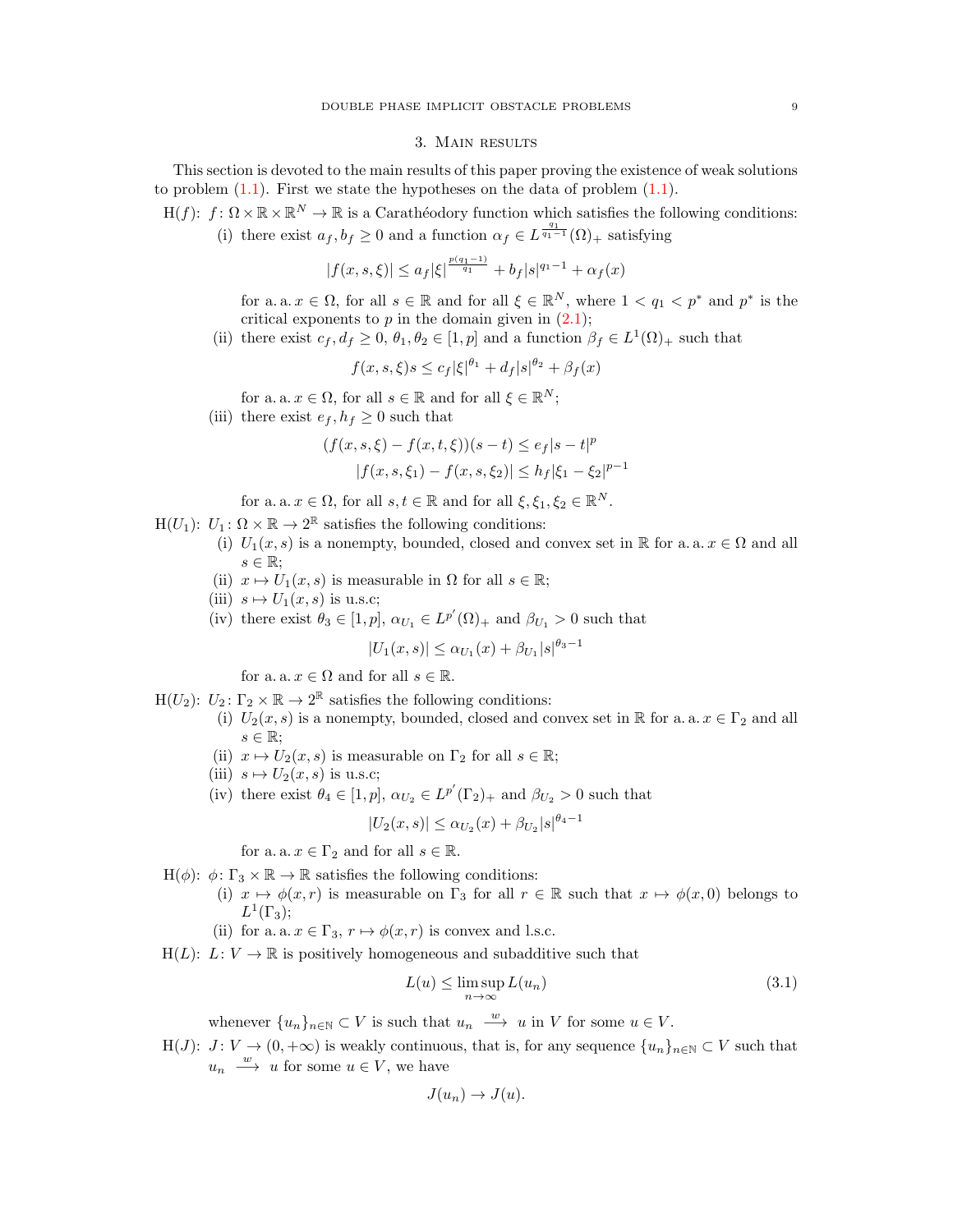$H(0)$ : The inequalities

 $\max\{e_f,h_f\lambda^{\frac{1}{p}}\}< k(p)\quad\text{and}\quad \max\{c_f\delta(\theta_1),d_f\lambda\delta(\theta_2)+\beta_{U_1}\delta(\theta_3)+\beta_{U_2}\delta(\theta_4)\}< 1$ hold, where  $k(p) > 0$  is given in [\(2.3\)](#page-4-3),  $\lambda, \rho$  are given in [\(2.2\)](#page-4-4) and  $\delta : [1, p] \rightarrow \{1, 0\}$  is defined by

<span id="page-9-0"></span>
$$
\delta(\theta) = \begin{cases} 1 & \text{if } \theta = p, \\ 0 & \text{otherwise.} \end{cases}
$$

<span id="page-9-1"></span>**Remark 3.1.** The homogeneity and subadditivity of  $L$  reveals that  $L$  is a convex function. So, it is not difficult to verify that if  $L: V \to \mathbb{R}$  is lower semicontinuous, then inequality [\(3.1\)](#page-8-1) holds automatically.

We consider the following multivalued map  $K: V \to 2^V$  given by

$$
K(u) := \{ v \in V : L(v) \le J(u) \}
$$
\n(3.2)

for all  $u \in V$ .

Next, we give the definition of a weak solution to problem  $(1.1)$ .

<span id="page-9-3"></span>**Definition 3.2.** A function  $u \in V$  is said to be a weak solution of problem [\(1.1\)](#page-0-0), if there exist functions  $\eta \in L^{p'}(\Omega)$ ,  $\xi \in L^{p'}(\Gamma_2)$  with  $\eta(x) \in U_1(x, u(x))$  for a. a.  $x \in \Omega$ ,  $\xi(x) \in U_2(x, u(x))$  for a.  $a \nvert x \in \Gamma_2$  and if

$$
\int_{\Omega} \left( |\nabla u|^{p-2} \nabla u + \mu(x) |\nabla u|^{q-2} \nabla u \right) \cdot \nabla (v - u) \, dx + \int_{\Gamma_3} \phi(x, v) \, d\Gamma - \int_{\Gamma_3} \phi(x, u) \, d\Gamma
$$
\n
$$
+ \int_{\Omega} \left( |u|^{p-2} u + \mu(x) |u|^{q-2} u \right) (v - u) \, dx
$$
\n
$$
\geq \int_{\Omega} \eta(x) (v - u) \, dx + \int_{\Gamma_2} \xi(x) (v - u) \, d\Gamma + \int_{\Omega} f(x, u, \nabla u) (v - u) \, dx
$$

is satisfied for all  $v \in K(u)$ , where the multivalued function  $K: V \to 2^V$  is defined by [\(3.2\)](#page-9-0).

The following lemma states several properties of  $K$ , which will be used in the sequel.

<span id="page-9-4"></span>**Lemma 3.3.** Let  $J: V \to (0, +\infty)$  and  $L: V \to \mathbb{R}$  be two functions such that H(L) and H(J) are satisfied. Then, the following statements hold:

- (i) for each  $u \in V$ ,  $K(u)$  is closed and convex in V such that  $0 \in K(u)$ ;
- (ii) the graph Gr(K) of K is sequentially closed in  $V_w \times V_w$ , that is, K is sequentially closed from  $V$  with the weak topology into the subsets of  $V$  with the weak topology;
- (iii) if  $\{u_n\}_{n\in\mathbb{N}}\subset V$  is a sequence such that

$$
u_n \xrightarrow{w} u \quad in \ V \quad as \quad n \to \infty
$$

for some  $u \in V$ , then for each  $v \in K(u)$  there exists a sequence  $\{v_n\}_{n \in \mathbb{N}} \subset V$  such that

$$
v_n \in K(u_n) \quad and \quad v_n \to v \quad in \ V \quad as \quad n \to \infty.
$$

*Proof.* (i) Note that  $J(u) > 0$  for each  $u \in V$  and L is positively homogeneous. So we have  $0 = L(0_V) < J(u)$  for each  $u \in V$ , thus,  $K(u) \neq \emptyset$  for every  $u \in V$ . The convexity of L (see Remark [3.1\)](#page-9-1) deduces directly that  $K(u)$  is convex for each  $u \in V$ . On the other hand, inequality [\(3.1\)](#page-8-1) implies that  $K(u)$  is closed for each  $u \in V$ .

(ii) Let  $\{(u_n, v_n)\}_{n\in\mathbb{N}}\subset V\times V$  be a sequence and  $(u, v)\in V\times V$  such that  $v_n\in K(u_n)$  for each  $n \in \mathbb{N}$  and

$$
(u_n, v_n) \xrightarrow{w} (u, v)
$$
 in  $V \times V$  as  $n \to \infty$ .

Then, for each  $n \in \mathbb{N}$ , it holds  $v_n \in K(u_n)$ , namely,  $L(v_n) \leq J(u_n)$ . Keeping in mind that J is weakly continuous on V (see hypotheses  $H(J)$ ), we obtain

<span id="page-9-2"></span>
$$
\lim_{n \to \infty} J(u_n) = J(u). \tag{3.3}
$$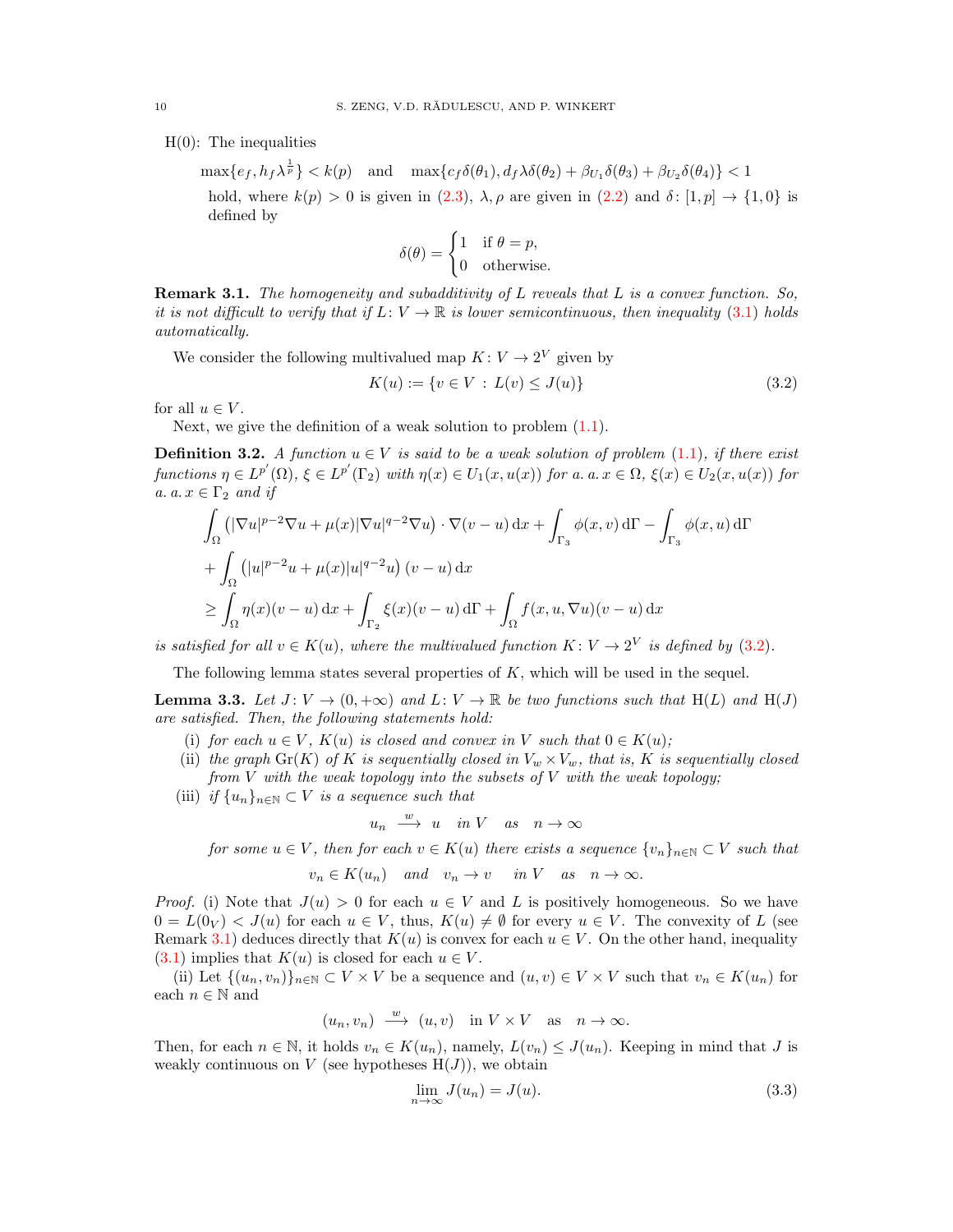However, hypotheses  $H(L)$  turn out

<span id="page-10-2"></span>
$$
L(v) \le \limsup_{n \to \infty} L(v_n). \tag{3.4}
$$

Combining  $(3.3)$  and  $(3.4)$  yields

$$
L(v) \le \limsup_{n \to \infty} L(v_n) \le \limsup_{n \to \infty} J(u_n) = J(u).
$$

This means that  $v \in K(u)$ , that is,  $(u, v) \in Gr(K)$ . Therefore, we conclude that  $Gr(K)$  is sequentially closed in  $V_w \times V_w$ .

(iii) Let  $\{u_n\}_{n\in\mathbb{N}}\subset V$  be a sequence such that

 $u_n \stackrel{w}{\longrightarrow} u \text{ in } V \text{ as } n \to \infty$ 

for some  $u \in V$  and let  $v \in K(u)$  be arbitrary. Because of  $J(w) > 0$  for every  $w \in V$ , we construct the sequence  $\{v_n\}_{n\in\mathbb{N}}\subset V$  given by

$$
v_n = \frac{J(u_n)}{J(u)}v.
$$

Due to  $v \in K(u)$  (i.e.,  $L(v) \leq J(u)$ ), it follows from hypotheses  $H(L)$  that

$$
L(v_n) = L\left(\frac{J(u_n)}{J(u)}v\right) = \frac{J(u_n)}{J(u)}L(v) \le \frac{J(u_n)}{J(u)}J(u) = J(u_n).
$$

Therefore,  $v_n \in K(u_n)$ . Moreover, a simply calculation shows

$$
||v_n - v||_V = \left| \frac{J(u_n)}{J(u)} - 1 \right| ||v||_V = 0.
$$

Hence, we get that  $v_n \to v$  in V as  $n \to \infty$ . This completes the proof of the lemma.

Let  $X = L^p(\Omega) \times L^p(\Gamma_2)$  and  $(\eta, \xi) \in X^* := L^{p'}(\Omega) \times L^{p'}(\Gamma_2)$ ,  $w \in V$  be arbitrary. We introduce the following nonlinear auxiliary elliptic unilateral obstacle system

<span id="page-10-0"></span>
$$
-\operatorname{div}\left(|\nabla u|^{p-2}\nabla u + \mu(x)|\nabla u|^{q-2}\nabla u\right)
$$
  
\n
$$
+|u|^{p-2}u + \mu(x)|u|^{q-2}u = \eta(x) + f(x, u, \nabla u) \quad \text{in } \Omega,
$$
  
\n
$$
u = 0 \quad \text{on } \partial\Gamma_1,
$$
  
\n
$$
\frac{\partial u(x)}{\partial \nu_a} = \xi(x) \quad \text{on } \partial\Gamma_2,
$$
  
\n
$$
-\frac{\partial u(x)}{\partial \nu_a} \in \partial_c \phi(x, u) \quad \text{on } \partial\Gamma_3,
$$
  
\n(3.5)

$$
L(u) \leq J(w).
$$

By virtue of Definition [3.2,](#page-9-3) a function  $u \in V$  is said to be a weak solution of problem [\(3.5\)](#page-10-0), if the following holds:  $u \in K(w)$  and

$$
\int_{\Omega} \left( |\nabla u|^{p-2} \nabla u + \mu(x) |\nabla u|^{q-2} \nabla u \right) \cdot \nabla (v - u) \, dx + \int_{\Gamma_3} \phi(x, v) \, d\Gamma - \int_{\Gamma_3} \phi(x, u) \, d\Gamma
$$
\n
$$
+ \int_{\Omega} \left( |u|^{p-2} u + \mu(x) |u|^{q-2} u \right) (v - u) \, dx
$$
\n
$$
\geq \int_{\Omega} \eta(x) (v - u) \, dx + \int_{\Gamma_2} \xi(x) (v - u) \, d\Gamma + \int_{\Omega} f(x, u, \nabla u) (v - u) \, dx
$$

for all  $v \in K(w)$ .

Next, we prove the existence and uniqueness of weak solutions to problem [\(3.5\)](#page-10-0).

<span id="page-10-1"></span>**Theorem 3.4.** Let  $p \geq 2$ . Suppose that [\(2.4\)](#page-4-1), H(f), H(L) and H( $\phi$ ) are satisfied. If, in addition, the inequality  $\max\{e_f, h_f\lambda^{\frac{1}{p}}\} < k(p)$  holds, then, for every  $(w, (\eta, \xi)) \in V \times X^*$ , there exists a unique weak solution  $u \in K(w)$  of problem  $(3.5)$ .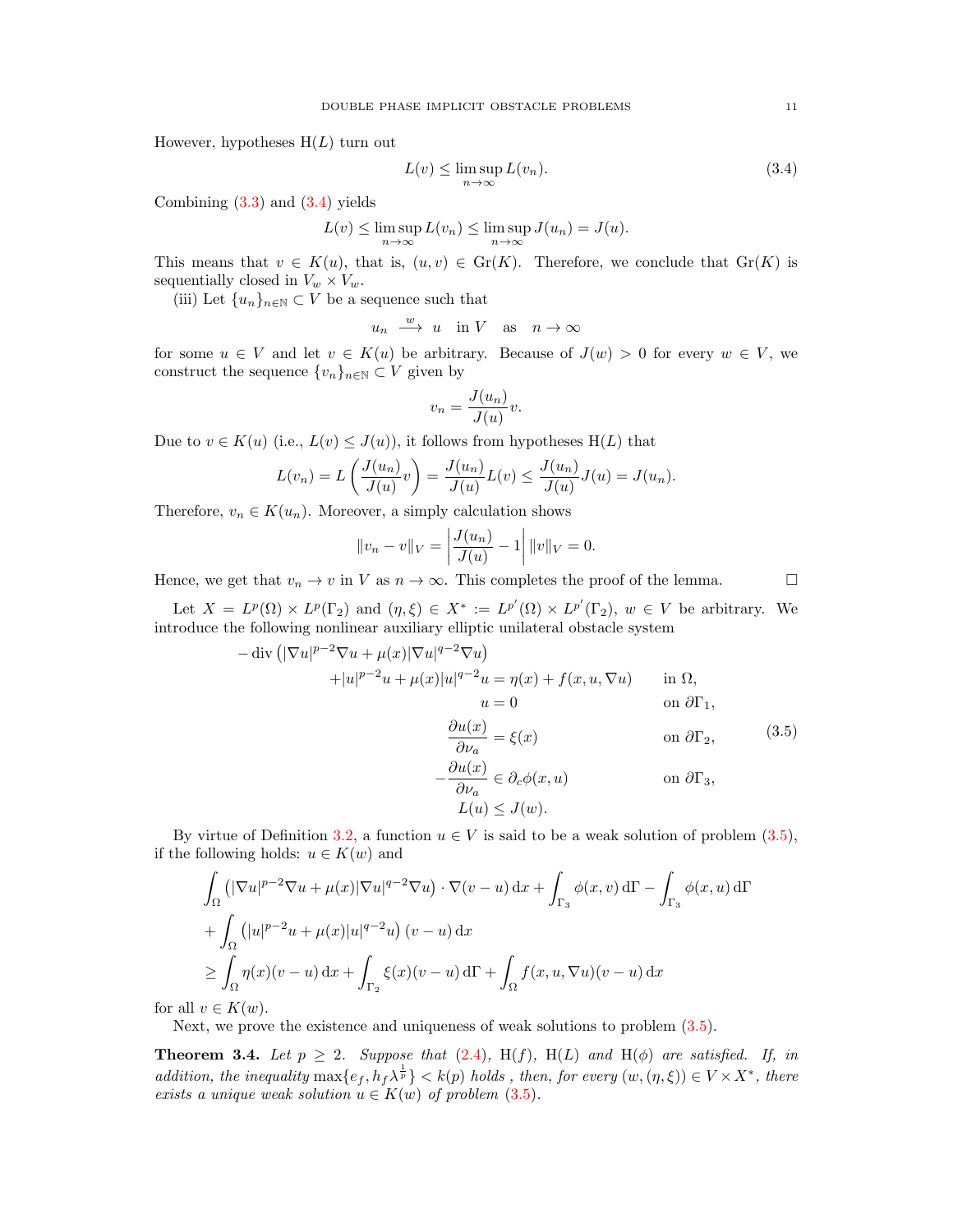*Proof.* Uniqueness: Let  $(w, (\eta, \xi)) \in V \times X^*$  be fixed and assume that the solution set of problem [\(3.5\)](#page-10-0) associated with  $(w, (\eta, \xi)) \in V \times X^*$  is nonempty. Let  $u_1, u_2 \in V$  be two weak solutions of problem [\(3.5\)](#page-10-0) corresponding to  $(w, (\eta, \xi)) \in V \times X^*$ . This means that  $u_i \in K(w)$ and

$$
\int_{\Omega} \left( |\nabla u_i|^{p-2} \nabla u_i + \mu(x) |\nabla u_i|^{q-2} \nabla u_i \right) \cdot \nabla (v - u_i) \, dx + \int_{\Gamma_3} \phi(x, v) \, d\Gamma
$$
\n
$$
- \int_{\Gamma_3} \phi(x, u_i) \, d\Gamma + \int_{\Omega} \left( |u_i|^{p-2} u_i + \mu(x) |u_i|^{q-2} u_i \right) (v - u_i) \, dx
$$
\n
$$
\geq \int_{\Omega} \eta(x) (v - u_i) \, dx + \int_{\Gamma_2} \xi(x) (v - u_i) \, d\Gamma + \int_{\Omega} f(x, u, \nabla u_i) (v - u_i) \, dx
$$

for all  $v \in K(w)$  and for  $i = 1, 2$ . Taking  $v = u_2$  and  $v = u_1$  for the inequalities above with  $i = 1$  and  $i = 2$ , respectively, we sum up the resulting inequalities to get

$$
\int_{\Omega} \left( |\nabla u_1|^{p-2} \nabla u_1 + \mu(x) |\nabla u_1|^{q-2} \nabla u_1 \right) \cdot \nabla (u_1 - u_2) \, dx
$$

$$
- \int_{\Omega} \left( |\nabla u_2|^{p-2} \nabla u_2 + \mu(x) |\nabla u_2|^{q-2} \nabla u_2 \right) \cdot \nabla (u_1 - u_2) \, dx
$$

$$
+ \int_{\Omega} \left( |u_1|^{p-2} u_1 + \mu(x) |u_1|^{q-2} u_1 \right) (u_1 - u_2) \, dx
$$

$$
- \int_{\Omega} \left( |u_2|^{p-2} u_2 + \mu(x) |u_2|^{q-2} u_2 \right) (u_1 - u_2) \, dx
$$

$$
\leq \int_{\Omega} \left( f(x, u_1, \nabla u_1) - f(x, u_2, \nabla u_2) \right) (u_1 - u_2) \, dx
$$

$$
= \int_{\Omega} \left( f(x, u_1, \nabla u_1) - f(x, u_2, \nabla u_1) \right) (u_1 - u_2) \, dx
$$

$$
+ \int_{\Omega} \left( f(x, u_2, \nabla u_1) - f(x, u_2, \nabla u_2) \right) (u_1 - u_2) \, dx.
$$

Taking  $(2.3)$ ,  $(2.4)$  and  $H(f)(iii)$  into account implies

$$
k(p) \left( \|\nabla u_1 - \nabla u_2\|_{p,\Omega}^p + \|u_1 - u_2\|_{p,\Omega}^p \right) \n\leq \int_{\Omega} e_f |u_1 - u_2|^p \, \mathrm{d}x + \int_{\Omega} h_f |\nabla u_1 - \nabla u_2|^{p-1} |u_1 - u_2| \, \mathrm{d}x.
$$

Applying Hölder's inequality and  $(2.2)$  gives

$$
k(p) \left( \|\nabla u_1 - \nabla u_2\|_{p,\Omega}^p + \|u_1 - u_2\|_{p,\Omega}^p \right)
$$
  
\n
$$
\leq e_f \|u_1 - u_2\|_{p,\Omega}^p + h_f \|\nabla u_1 - \nabla u_2\|_{p,\Omega}^{p-1} \|u_1 - u_2\|_{p,\Omega}
$$
  
\n
$$
\leq e_f \|u_1 - u_2\|_{p,\Omega}^p + h_f \lambda^{\frac{1}{p}} \|\nabla u_1 - \nabla u_2\|_{p,\Omega}^p.
$$

Hence,

$$
\min\left\{(k(p)-e_f),(k(p)-h_f\lambda^{\frac{1}{p}})\right\}\left(\|\nabla u_1-\nabla u_2\|_{p,\Omega}^p+\|u_1-u_2\|_{p,\Omega}^p\right)\leq 0.
$$

By assumption, we know that  $\max\{e_f, h_f\lambda^{\frac{1}{p}}\} < k(p)$ , thus  $u_1 = u_2$ . Therefore, for each  $(w, (\eta, \xi)) \in V \times X^*$  problem [\(3.5\)](#page-10-0) has a unique weak solution  $u \in V$  provided the solution set of problem [\(3.5\)](#page-10-0) is nonempty.

**Existence:** Let  $n \in \mathbb{N}$  be fixed such that  $K_n := \overline{B(0,n)} \cap K(w) \neq \emptyset$ , where  $\overline{B(0,n)}$  is the closed ball centered at the origin with radius  $n > 0$ , that is,  $\overline{B(0,n)} := \{u \in V : ||u||_V \le n\}.$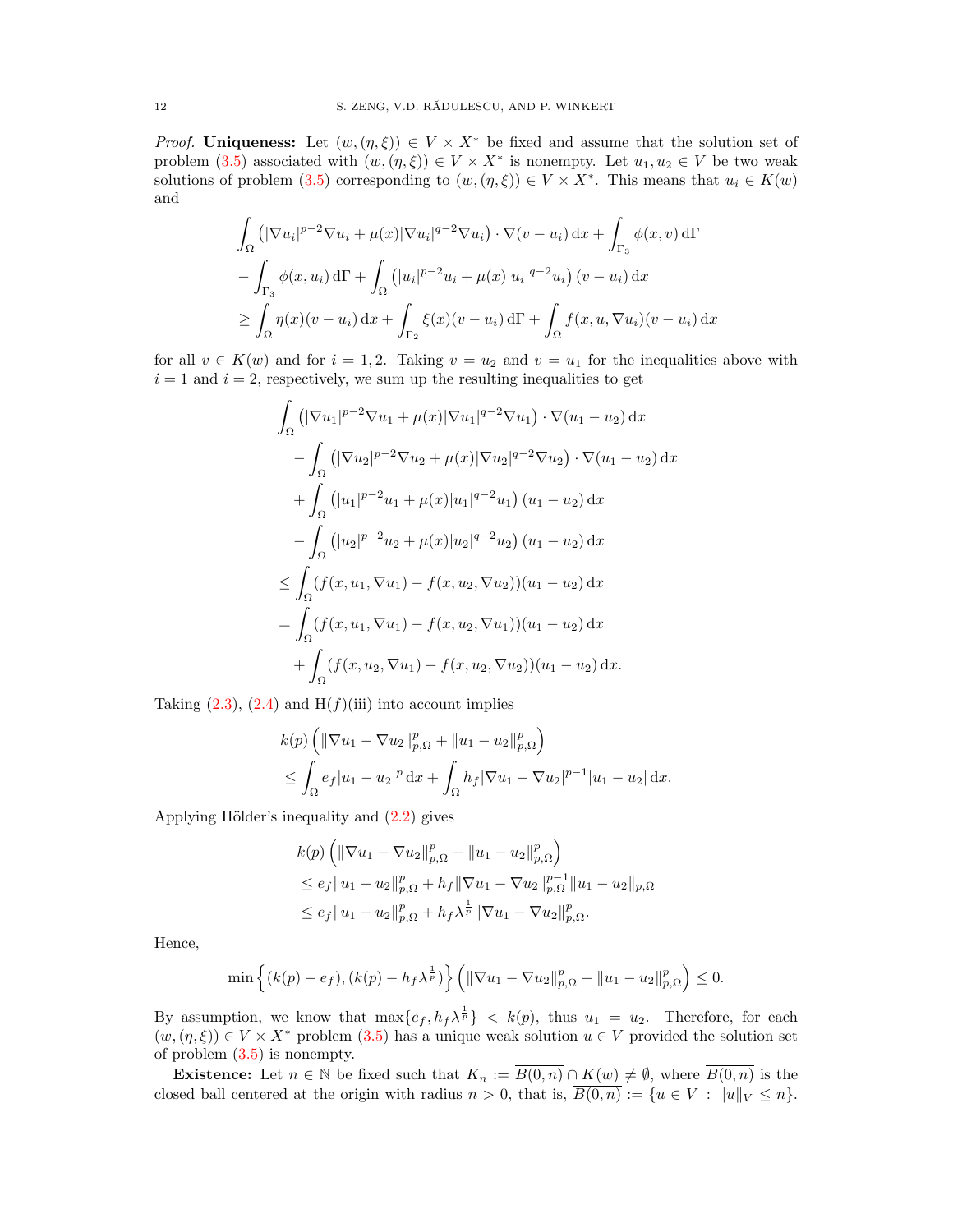We first consider the following auxiliary problem: find  $u_n \in K_n$  such that

$$
\int_{\Omega} \left( |\nabla u_n|^{p-2} \nabla u_n + \mu(x) |\nabla u_n|^{q-2} \nabla u_n \right) \cdot \nabla (v - u_n) \, dx
$$
\n
$$
+ \int_{\Omega} \left( |u_n|^{p-2} u_n + \mu(x) |u_n|^{q-2} u_n \right) (v - u_n) \, dx
$$
\n
$$
+ \int_{\Gamma_3} \phi(x, v) \, d\Gamma - \int_{\Gamma_3} \phi(x, u_n) \, d\Gamma
$$
\n
$$
\geq \int_{\Omega} \eta(x) (v - u_n) \, dx + \int_{\Gamma_2} \xi(x) (v - u_n) \, d\Gamma
$$
\n
$$
+ \int_{\Omega} f(x, u_n, \nabla u_n) (v - u_n) \, dx \quad \text{for all } v \in K_n.
$$
\n(3.6)

Let us consider the function  $\varphi: V \to \mathbb{R} \cup \{+\infty\}$  defined by

<span id="page-12-2"></span><span id="page-12-0"></span>
$$
\varphi(u) := \int_{\Gamma_3} \phi(x, u) d\Gamma \quad \text{for all } u \in V. \tag{3.7}
$$

Moreover, let  $N_f: V \subset L^{q_1}(\Omega) \to L^{q_1}(\Omega)$  be the Nemytskij operator associated to f and let  $\iota$ be the embedding operator from V to  $L^{q_1}(\Omega)$  with its adjoint operator  $\iota^*: L^{q'_1}(\Omega) \to V^*$ . We set  $T: V \to V^*$ 

<span id="page-12-1"></span>
$$
Tu = Au - \iota^* N_f(u) \quad \text{for all } u \in V,
$$

where  $A: V \to V^*$  is defined by [\(2.5\)](#page-6-0). Based on this, it is easy to see that problem [\(3.6\)](#page-12-0) can be rewritten equivalently to the following one: find  $u_n \in K_n$  such that

$$
\langle Tu_n, v - u_n \rangle + \varphi(v) - \varphi(u_n) \ge \langle g, v - u_n \rangle \tag{3.8}
$$

for all  $v \in K_n$ , where  $g \in V^*$  is defined by (because of Riesz's representative theorem)

$$
\langle g, w \rangle := \int_{\Omega} \eta(x) w(x) \, dx + \int_{\Gamma_2} \xi(x) w(x) \, d\Gamma \quad \text{for all } w \in V.
$$

Note that  $K_n$  is a bounded, closed and convex subset of V. We are going to apply Theorem [2.8](#page-7-1) to prove that problem [\(3.8\)](#page-12-1) has at least one solution. By hypothesis  $H(\phi)$  it is obvious to see that  $\varphi$  defined in [\(3.7\)](#page-12-2) is a proper, convex and l.s.c. function. Reasoning as in the proof of Theorem 3.2 in Gasinski-Winkert [\[26\]](#page-23-18), we conclude that T is a bounded and pseudomonotone operator. Therefore, all conditions of Theorem [2.8](#page-7-1) are satisfied and so for each  $n \in \mathbb{N}$  there exists one solution  $u_n \in K_n$  of problem [\(3.8\)](#page-12-1). Applying the same arguments as in the proof of uniqueness part, we conclude that  $u_n$  is the unique solution to problem  $(3.8)$ .

Furthermore, we claim that there exists a number  $N_0 \in \mathbb{N}$  such that the unique solution  $u_{N_0}$ of problem  $(3.8)$  with  $n = N_0$  satisfies the inequality

<span id="page-12-4"></span><span id="page-12-3"></span>
$$
||u_{N_0}||_V < N_0. \t\t(3.9)
$$

Let us suppose [\(3.9\)](#page-12-3) is not true. Then for each  $n \in \mathbb{N}$  we have  $||u_n||_V = n$ . So, it holds  $||u_n||_V \to +\infty$  as  $n \to \infty$ .

<span id="page-12-5"></span>Recall that  $0 \in K(w)$  (see Lemma [3.3\(](#page-9-4)i)), a simple calculation shows

$$
\int_{\Omega} |\nabla u_n|^p + \mu(x) |\nabla u_n|^q + |u_n|^p + \mu(x) |u_n|^q dx + \int_{\Gamma_3} \phi(x, u_n) d\Gamma
$$
\n
$$
\leq \int_{\Omega} \eta(x) u_n dx + \int_{\Gamma_2} \xi(x) u_n d\Gamma + \int_{\Gamma_3} \phi(x, 0) d\Gamma + \int_{\Omega} f(x, u_n, \nabla u_n) u_n dx.
$$
\n(3.10)

Since  $\varphi$  is a proper, convex and l.s.c. function, there are constants  $\alpha_{\varphi} > 0$  and  $\beta_{\varphi} \geq 0$  satisfying

$$
\varphi(v) \ge -\alpha_{\varphi} \|v\|_{V} - \beta_{\varphi} \text{ for all } v \in V,
$$
\n(3.11)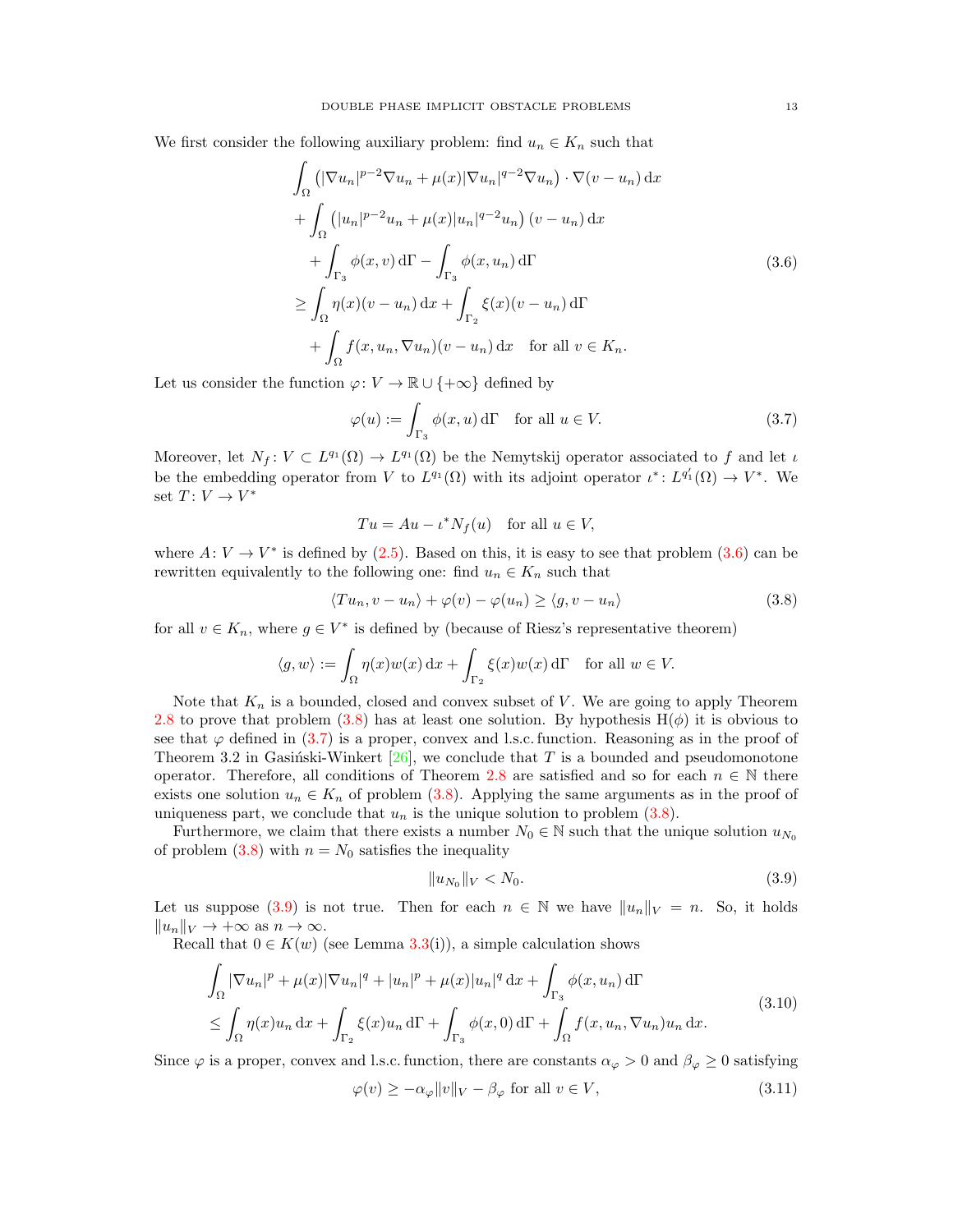owing to Brézis [\[10,](#page-22-11) Proposition 1.10]. Let  $\varepsilon_1, \varepsilon_2 > 0$ . Employing hypothesis H(f)(ii), we have

$$
\int_{\Omega} f(x, u_n, \nabla u_n) u_n(x) dx
$$
\n
$$
\leq \int_{\Omega} c_f |\nabla u_n(x)|^{\theta_1} + d_f |u_n(x)|^{\theta_2} + \beta_f(x) dx
$$
\n
$$
\leq \int_{\Omega} c_f |\nabla u||_{p,\Omega}^p + d_f ||u_n||_{p,\Omega}^p + ||\beta_f||_{1,\Omega} \quad \text{if } \theta_1 = \theta_2 = p,
$$
\n
$$
\leq \begin{cases} c_f ||\nabla u||_{p,\Omega}^p + c_f ||u_n||_{p,\Omega}^p + c_f(\varepsilon_1) + ||\beta_f||_{1,\Omega} & \text{if } \theta_1 = p \text{ and } \theta_2 < p, \\ \varepsilon_2 ||\nabla u_n||_{p,\Omega}^p + c_2(\varepsilon_2) + d_f ||u_n||_{p,\Omega}^p + ||\beta_f||_{1,\Omega} & \text{if } \theta_1 < p \text{ and } \theta_2 = p, \\ \varepsilon_2 ||\nabla u_n||_{p,\Omega}^p + c_2(\varepsilon_2) + \varepsilon_1 ||u_n||_{p,\Omega}^p + c_1(\varepsilon_1) + ||\beta_f||_{1,\Omega} & \text{if } \theta_1 < p \text{ and } \theta_2 < p, \end{cases} (3.12)
$$

for some  $c_1(\varepsilon_1), c_2(\varepsilon_2) > 0$ . Keeping in mind that  $(\eta, \xi) \in X^*$ , we use Hölder's inequality to get

$$
\int_{\Omega} \eta(x)u_n \, dx + \int_{\Gamma_2} \xi(x)u_n \, d\Gamma \le ||\eta||_{p',\Omega} ||u_n||_{p,\Omega} + ||\xi||_{p',\Gamma_2} ||u_n||_{p,\Gamma_2}.
$$
\n(3.13)

Combining  $(3.11)$ ,  $(3.12)$  and  $(3.13)$  with  $(3.10)$  and using  $(2.2)$ ,  $(2.4)$  as well as Young's inequality we obtain

<span id="page-13-1"></span><span id="page-13-0"></span>
$$
\int_{\Omega} |\nabla u_n|^p + \mu(x)|\nabla u_n|^q + |u_n|^p + \mu(x)|u_n|^q dx \le c_3
$$

for some  $c_3 > 0$ . Using Proposition [2.3,](#page-5-1) it is not difficult to see that the inequality above is a contradiction to the fact that  $||u_n||_V \to +\infty$  as  $n \to \infty$ . Therefore, there exists a number  $N_0 \in \mathbb{N}$  such that  $(3.9)$  is satisfied.

For any  $z \in K(w)$ , we can choose  $t \in (0, 1)$  small enough such that  $v_t = u_{N_0} + (1-t)z \in K_{N_0}$ thanks to [\(3.9\)](#page-12-3). Taking  $v = v_t$  in [\(3.8\)](#page-12-1) gives

$$
\langle Tu_{N_0}, z - u_{N_0} \rangle + \varphi(z) - \varphi(u_{N_0}) \ge \langle g, z - u_{N_0} \rangle.
$$

Since  $z \in K(w)$  is arbitrary, we see that  $u_{N_0} \in K(w)$  is a weak solution of problem [\(3.5\)](#page-10-0).

In conclusion, we have shown that for every  $(w, (\eta, \xi)) \in V \times X^*$  problem [\(3.5\)](#page-10-0) has a unique solution.  $\Box$ 

Particularly, when  $J(w) = +\infty$  for all  $w \in V$ , then problem [\(3.5\)](#page-10-0) becomes the following non-obstacle nonlinear elliptic system with mixed boundary conditions: find  $u \in V$  such that

<span id="page-13-2"></span>
$$
-\operatorname{div}\left(|\nabla u|^{p-2}\nabla u + \mu(x)|\nabla u|^{q-2}\nabla u\right) \n+|u|^{p-2}u + \mu(x)|u|^{q-2}u = \eta(x) + f(x, u, \nabla u) \quad \text{in } \Omega, \nu = 0 \quad \text{on } \Gamma_1, \n\frac{\partial u}{\partial \nu_a} = \xi(x) \quad \text{on } \Gamma_2, \n-\frac{\partial u}{\partial \nu_a} \in \partial_c \phi(x, u) \quad \text{on } \Gamma_3.
$$
\n(3.14)

We have the following corollary for problem [\(3.14\)](#page-13-2)

Corollary 3.5. Let  $p \geq 2$ . Assume that [\(2.4\)](#page-4-1), H(f) and H( $\phi$ ) are fulfilled. If the inequality  $\max\{e_f,h_f\lambda^{\frac{1}{p}}\} < k(p)$  holds, then for each pair of function  $(\eta,\xi) \in X^*$ , problem  $(3.14)$  has a unique weak solution.

We define  $\gamma: V \to X$  by  $\gamma u = (\gamma_1 u, \gamma_2 u)$  for all  $u \in V$ , where  $\gamma_1: V \to L^p(\Omega)$  is the embedding operator of V to  $L^p(\Omega)$  and  $\gamma_2: V \to L^p(\Gamma_2)$  is the trace operator. From Proposition [2.1](#page-5-0) we know that  $\gamma$  is a linear, bounded and compact operator. Next we introduce the multivalued mapping  $U: X \to 2^{X^*}$  defined by

<span id="page-13-3"></span>
$$
U(u, v) := \{ (\eta, \xi) \in X^* : \eta(x) \in U_1(x, u(x)) \text{ a. a. in } \Omega, \ \xi(x) \in U_2(x, v(x)) \text{ a. a. on } \Gamma_2 \} \tag{3.15}
$$
  
for all  $(u, v) \in X$ .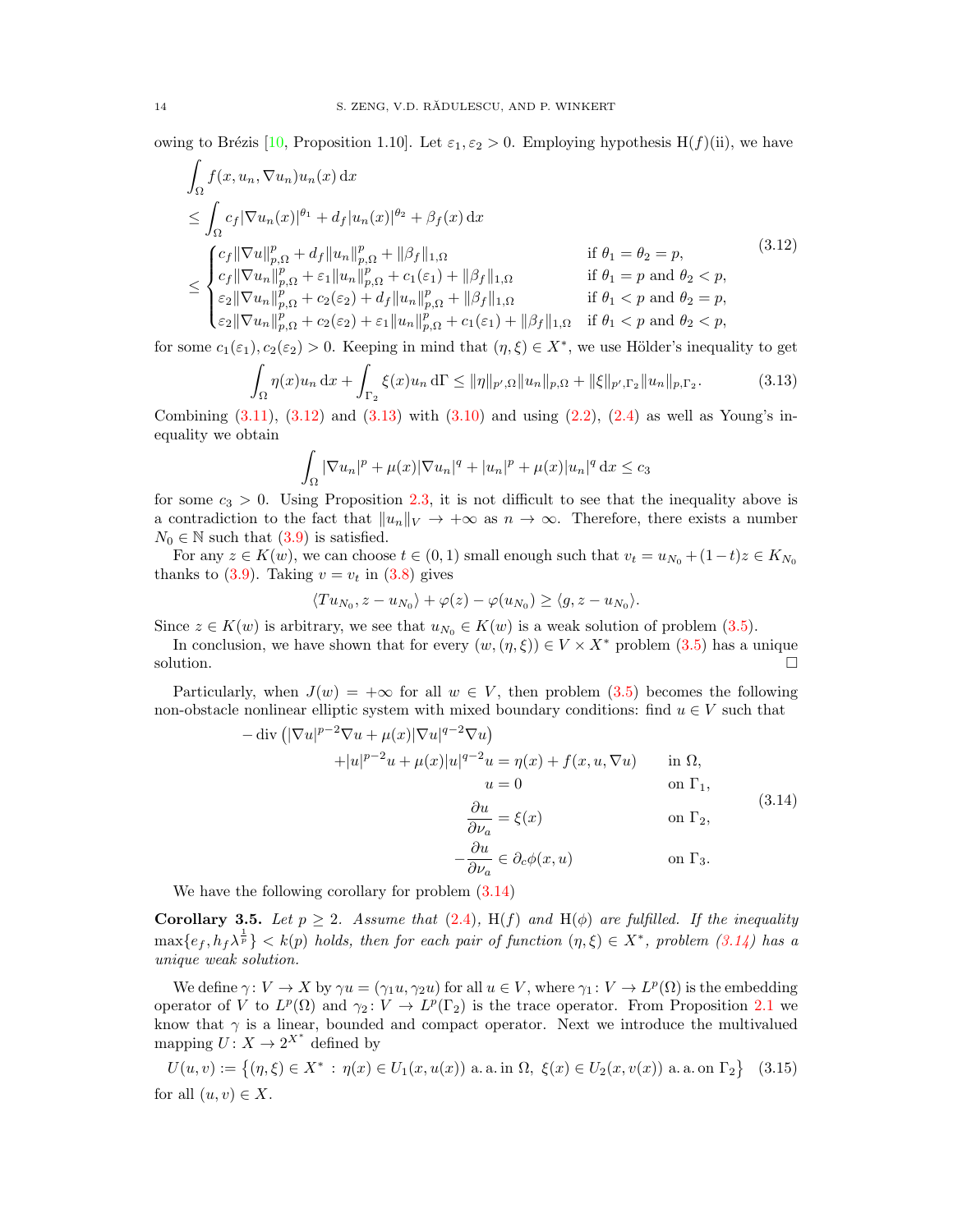<span id="page-14-2"></span>**Lemma 3.6.** Assume that  $H(U_1)$  and  $H(U_2)$  are satisfied. Then, the following hold:

- (i) U is well-defined and for each  $(u, v) \in X$  the set  $U(u, v)$  is bounded, closed and convex in  $X^*$ ;
- (ii)  $U$  is strongly-weakly u.s.c.

*Proof.* (i) Note that  $U_1$  and  $U_2$  satisfy an upper Carathéodory condition, that is,  $x \mapsto U_1(x, s)$ and  $x \mapsto U_2(x, s)$  are measurable and  $s \mapsto U_1(x, s)$  and  $s \mapsto U_2(x, s)$  are u.s.c. Therefore, we can apply Theorem 1.3.4 of Kamenskii-Obukhovskii-Zecca [\[30\]](#page-23-30) to conclude that for each  $(u, v) \in X$  the functions  $x \mapsto U_1(x, u(x))$  and  $x \mapsto U_2(x, v(x))$  are both measurable in  $\Omega$  and on Γ2, respectively. Additionally, from the Yankov-von Neumann-Aumann selection theorem (see e.g. Papageorgiou-Winkert  $[47,$  Theorem 2.7.25]), we are able to find measurable selections  $\eta: \Omega \to \mathbb{R}$  and  $\xi: \Gamma_2 \to \mathbb{R}$  such that  $\eta(x) \in U_1(x, u(x))$  for a. a.  $x \in \Omega$  and  $\xi(x) \in U_2(x, v(x))$  for a. a.  $x \in \Gamma_2$ . From hypotheses  $H(U_1)(iv)$  and  $H(U_2)(iv)$  we have that

<span id="page-14-0"></span>
$$
\|\eta\|_{p',\Omega}^{p'} = \int_{\Omega} |\eta(x)|^{p'} dx \le \int_{\Omega} (\alpha_{U_1}(x) + \beta_{U_1}|u(x)|^{\theta_3 - 1})^{p'} dx
$$
  
\n
$$
\le \begin{cases} \int_{\Omega} (\alpha_{U_1}(x) + \beta_{U_1}|u(x)|^{p-1})^{p'} dx & \text{if } \theta_3 = p, \\ \int_{\Omega} (\alpha_{U_1}(x) + c_4 + |u(x)|^{p-1})^{p'} dx & \text{if } \theta_3 < p, \end{cases}
$$
  
\n
$$
\le \begin{cases} \int_{\Omega} c_5 \left( |\alpha_{U_1}(x)|^{p'} + \beta_{U_1}|u(x)|^p \right) dx & \text{if } \theta_3 = p, \\ \int_{\Omega} c_5 \left( |\alpha_{U_1}(x)|^{p'} + 1 + |u(x)|^p \right) dx & \text{if } \theta_3 < p, \\ \infty, & < +\infty, \end{cases}
$$
  
\n(3.16)

for some  $c_4$ ,  $c_5 > 0$ , and

<span id="page-14-1"></span>
$$
\|\xi\|_{p',\Gamma_2}^{p'} = \int_{\Gamma_2} |\xi(x)|^{p'} d\Gamma \le \int_{\Gamma_2} (\alpha_{U_2}(x) + \beta_{U_2}|v(x)|^{\theta_4 - 1})^{p'} d\Gamma
$$
  
\n
$$
\le \begin{cases} \int_{\Gamma_2} (\alpha_{U_2}(x) + \beta_{U_2}|v(x)|^{p-1})^{p'} d\Gamma & \text{if } \theta_4 = p, \\ \int_{\Gamma_2} (\alpha_{U_2}(x) + c_6 + |v(x)|^{p-1})^{p'} d\Gamma & \text{if } \theta_4 < p, \\ \int_{\Gamma_2} c_7 (|\alpha_{U_2}(x)|^{p'} + \beta_{U_2}|v(x)|^p) d\Gamma & \text{if } \theta_4 = p, \\ \int_{\Gamma_2} c_7 (|\alpha_{U_2}(x)|^{p'} + 1 + |v(x)|^p) d\Gamma & \text{if } \theta_4 < p, \\ \int_{\Gamma_2} c_7 (|\alpha_{U_2}(x)|^{p'} + 1 + |v(x)|^p) d\Gamma & \text{if } \theta_4 < p, \\ \end{cases}
$$
(3.17)

for some  $c_6, c_7 > 0$ , where we have used Young inequality for the cases  $\theta_3 < p$  and  $\theta_4 < p$ . This means that U is well-defined and for each  $(u, v) \in X$  the set  $U(u, v)$  is bounded in  $X^*$ . Moreover, the closedness and convexity of  $U_1$  and  $U_2$  guarantee that the set  $U(u, v)$  is closed and convex in  $X^*$  for all  $(u, v) \in X$ .

(ii) From Proposition [2.6,](#page-6-1) it is sufficient to prove that for each weakly closed set  $D$  of  $X^*$ , the set  $U^{-}(D)$  is closed in X. Let  $\{(u_n,v_n)\}_{n\in\mathbb{N}}\subset U^{-}(D)$  be such that  $(u_n,v_n)\to (u,v)$  in X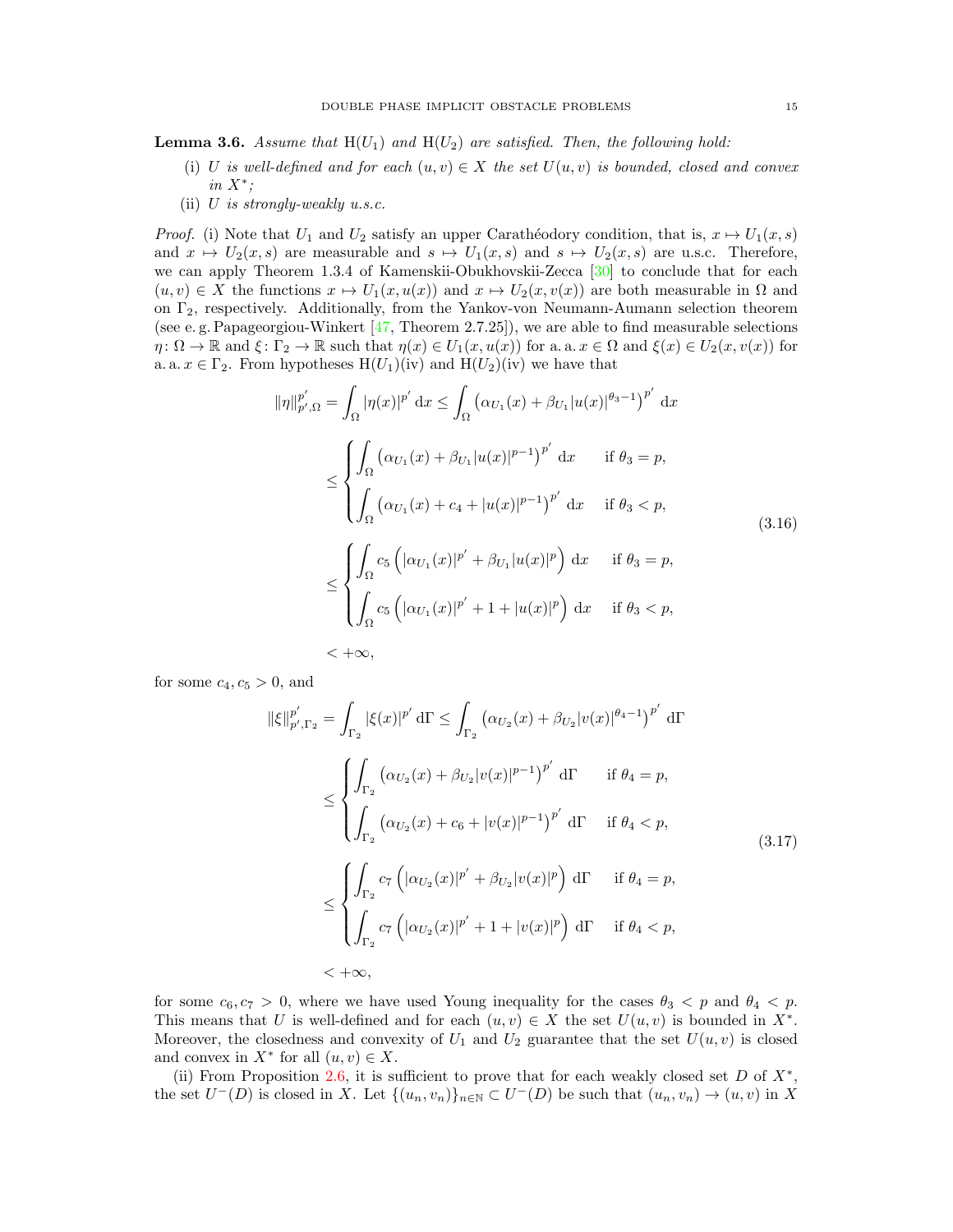as  $n \to \infty$  for some  $(u, v) \in X$ . Without any loss of generality, we may assume that

<span id="page-15-1"></span><span id="page-15-0"></span>
$$
u_n(x) \to u(x) \quad \text{as } n \to \infty \quad \text{for a.a. } x \in \Omega,
$$
  

$$
v_n(x) \to v(x) \quad \text{as } n \to \infty \quad \text{for a.a. } x \in \Gamma_2.
$$
 (3.18)

Let  $\{(n_n,\xi_n)\}_{n\in\mathbb{N}}\subset X^*$  be a sequence such that  $(n_n,\xi_n)\in U(u_n,v_n)$  for each  $n\in\mathbb{N}$ . From [\(3.16\)](#page-14-0) and [\(3.17\)](#page-14-1), we can see that  $\{(\eta_n, \xi_n)\}_{n\in\mathbb{N}}$  is bounded in  $X^*$ . The reflexivity of X permits us to assume that, passing to a subsequence if necessary,  $(\eta_n, \xi_n) \stackrel{w}{\longrightarrow} (\eta, \xi)$  in  $X^*$  as  $n \to \infty$  for some  $(\eta, \xi) \in D$ , owing to the weak closedness of D. Our objective is to prove that  $(\eta, \xi) \in U(u, v)$ , that is,  $\eta(x) \in U_1(x, u(x))$  for a. a.  $x \in \Omega$  and  $\xi(x) \in U_2(x, v(x))$  for a. a.  $x \in \Gamma_2$ . Subsequently, we only show that  $\eta(x) \in U_1(x, u(x))$  for a. a.  $x \in \Omega$ , the other proof works similarly.

From Mazur's theorem we know that there exists a sequence  $\{\zeta_n\}_{n\in\mathbb{N}}$  of convex combinations of  $\{\eta_n\}_{n\in\mathbb{N}}$  such that

$$
\zeta_n \to \eta \quad \text{in } L^{q'}(\Omega) \quad \text{and} \quad \zeta_n(x) \to u(x) \quad \text{for a. a. } x \in \Omega \quad \text{as} \quad n \to \infty. \tag{3.19}
$$

The convexity of  $U_1$  reveals that  $\zeta_n(x) \in U_1(x, u_n(x))$  for a. a.  $x \in \Omega$ . Applying the convergences in [\(3.18\)](#page-15-0) and [\(3.19\)](#page-15-1) along with the upper semicontinuity of  $U_1$  (see hypothesis  $H(U_1)(iii)$ ), we get that  $\eta(x) \in U_1(x, u(x))$  for a. a.  $x \in \Omega$ . Likewise, it is true that  $\xi(x) \in U_2(x, v(x))$  for a. a.  $x \in \Gamma_2$ . This means that  $(\eta, \xi) \in U(u, v) \cap D$ , thus,  $(u, v) \in U^{-}(D)$ . Therefore, we can apply Proposition [2.6](#page-6-1) to conclude that U is strongly-weakly u.s.c.  $\square$ 

By virtue of Theorem [3.4,](#page-10-1) we are now in a position to consider the solution mapping  $S: V \times$  $X^* \to V$  of problem [\(3.5\)](#page-10-0) defined by

$$
S(w, (\eta, \xi)) := u(w, (\eta, \xi)) \quad \text{for all } (w, (\eta, \xi)) \in V \times X^*,
$$

where  $u(w, (\eta, \xi)) \in V$  is the unique solution of problem  $(3.5)$  corresponding to  $(w, (\eta, \xi)) \in V$  $V \times X^*$ .

The following lemma indicates that the solution map  $S$  is completely continuous, that is, for any sequence  $\{(w_n,(\eta_n,\xi_n))\}_{n\in\mathbb{N}}\subset V\times X^*$  and  $(u,(\eta,\xi))\in V\times X^*$  with  $(w_n,(\eta_n,\xi_n))\stackrel{w}{\longrightarrow}$  $(w,(\eta,\xi))$  in  $V \times X^*$  as  $n \to \infty$  it holds  $S(w_n,(\eta_n,\xi_n)) \stackrel{w}{\longrightarrow} S(w,(\eta,\xi))$  in V as  $n \to \infty$ .

<span id="page-15-3"></span>**Lemma 3.7.** Let  $p \geq 2$ . Assume that [\(2.4\)](#page-4-1), H(f), H( $\phi$ ), H( $L$ ), H( $J$ ) and H(0) are fulfilled. Then, the solution map  $S: V \times X^* \to V$  of problem [\(3.5\)](#page-10-0) is completely continuous.

*Proof.* Let  $\{(w_n, (\eta_n, \xi_n))\}_{n\in \mathbb{N}} \subset V \times X^*$ ,  $\{u_n\}_{n\in \mathbb{N}} \subset V$  be sequences and  $(w, (\eta, \xi)) \in V \times X^*$ such that

 $(w_n, (\eta_n, \xi_n)) \stackrel{w}{\longrightarrow} (w, (\eta, \xi))$  in  $V \times X^*$  as  $n \to \infty$ 

<span id="page-15-2"></span>and  $u_n = S(w_n, (\eta_n, \xi_n))$  for each  $n \in \mathbb{N}$ . Then, for each  $n \in \mathbb{N}$ , we have  $u_n \in K(w_n)$  and

$$
\int_{\Omega} \left( |\nabla u_n|^{p-2} \nabla u_n + \mu(x) |\nabla u_n|^{q-2} \nabla u_n \right) \cdot \nabla (v - u_n) \, dx
$$
\n
$$
+ \int_{\Omega} \left( |u_n|^{p-2} u_n + \mu(x) |u_n|^{q-2} u_n \right) (v - u_n) \, dx
$$
\n
$$
+ \int_{\Gamma_3} \phi(x, v) \, d\Gamma - \int_{\Gamma_3} \phi(x, u_n) \, d\Gamma
$$
\n
$$
\geq \int_{\Omega} \eta_n(x) (v - u_n) \, dx + \int_{\Gamma_2} \xi_n(x) (v - u_n) \, d\Gamma
$$
\n
$$
+ \int_{\Omega} f(x, u_n, \nabla u_n) (v - u_n) \, dx \quad \text{for all } v \in K(w_n).
$$
\n(3.20)

**Claim:**  $\{u_n\}_{n\in\mathbb{N}}$  is bounded in V.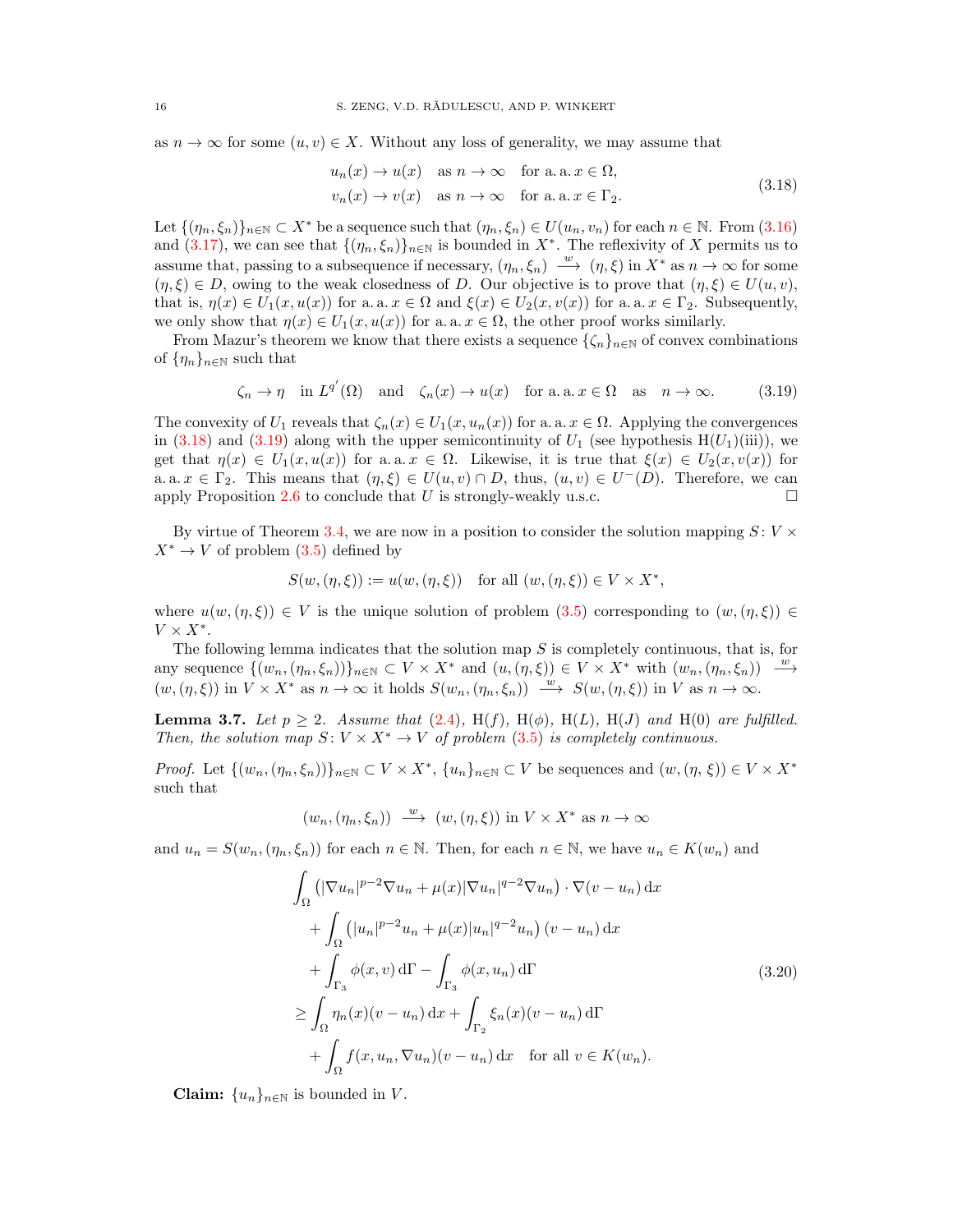Arguing by contradiction, without any loss of generality, we may assume that  $||u_n||_V \to +\infty$ as  $n \to \infty$ . Lemma [3.3\(](#page-9-4)i) indicates that  $0 \in K(w_n)$  for each  $n \in \mathbb{N}$ . Taking  $v = 0$  in [\(3.20\)](#page-15-2) yields

$$
\int_{\Omega} |\nabla u_n|^p + \mu(x) |\nabla u_n|^q + |u_n|^p + \mu(x) |u_n|^q \, dx + \int_{\Gamma_3} \phi(x, u_n(x)) \, d\Gamma
$$
\n
$$
\leq \int_{\Omega} \eta_n(x) u_n(x) \, dx + \int_{\Gamma_2} \xi_n(x) u_n(x) \, d\Gamma + \int_{\Omega} f(x, u_n, \nabla u_n) u_n(x) \, dx
$$
\n
$$
+ \int_{\Gamma_3} \phi(x, 0) \, d\Gamma
$$
\n
$$
\leq ||\phi(\cdot, 0)||_{1, \Gamma_3} + \int_{\Omega} c_f |\nabla u_n(x)|^{\theta_1} + d_f |u_n(x)|^{\theta_2} + \beta_f(x) \, dx + ||\eta_n||_{p', \Omega} ||u_n||_{p, \Omega}
$$
\n
$$
+ ||\xi_n||_{p', \Gamma_2} ||u_n||_{p, \Gamma_2},
$$

where we have used Hölder's inequality and hypotheses  $H(f)(ii)$  and  $H(\phi)(i)$ . Using [\(2.2\)](#page-4-4), [\(2.4\)](#page-4-1),  $(3.11), (3.12)$  $(3.11), (3.12)$  $(3.11), (3.12)$  and inequality  $\max\{c_f \delta(\theta_1), d_f \delta(\theta_2)\} < 1$  we obtain

$$
\int_{\Omega} |\nabla u_n|^p + \mu(x)|\nabla u_n|^q + |u_n|^p + \mu(x)|u_n|^q dx \leq c_8
$$

for some  $c_8 > 0$  which is independent of n thanks to the boundedness of  $\{(\eta_n, \xi_n)\}_{n\in\mathbb{N}}$  in  $X^*$ . Combining the inequality above and Proposition [2.3,](#page-5-1) we get a contradiction. So, the Claim is proved.

From the Claim we may assume, passing to a subsequence if necessary, that

$$
u_n \xrightarrow{w} u
$$
 in V as  $n \to \infty$ 

for some  $u \in V$ .

We assert that  $u = S(w, (\eta, \xi))$ , i.e., u is the unique solution of problem [\(3.5\)](#page-10-0) corresponding to  $(w, (\eta, \xi)) \in V \times X^*$ . Lemma [3.3\(](#page-9-4)ii) indicates that  $Gr(K)$  is sequentially closed in  $V_w \times V_w$ . Keeping in mind  $\{(u_n, w_n)\}_{n\in\mathbb{N}} \subset \text{Gr}(K)$  and  $(u_n, w_n) \stackrel{w}{\longrightarrow} (u, w)$  in  $V \times V$  as  $n \to \infty$ , we have  $u \in K(w)$ . On the other hand, it follows from Lemma [3.3\(](#page-9-4)iii) that there exists a sequence  ${y_n}_{n\in\mathbb{N}}\subset V$  satisfying  $y_n\in K(w_n)$  and

$$
y_n \to u
$$
 in V as  $n \to \infty$ .

Inserting  $v = y_n$  in [\(3.20\)](#page-15-2) and passing to the upper limit as  $n \to \infty$  to the resulting inequality, we have

$$
\limsup_{n \to \infty} \int_{\Omega} \left( |\nabla u_n|^{p-2} \nabla u_n + \mu(x) |\nabla u_n|^{q-2} \nabla u_n \right) \cdot \nabla (u_n - y_n) \, dx
$$
  
+ 
$$
\limsup_{n \to \infty} \int_{\Omega} \left( |u_n|^{p-2} u_n + \mu(x) |u_n|^{q-2} u_n \right) (u_n - y_n) \, dx
$$
  

$$
\leq \limsup_{n \to \infty} \int_{\Omega} f(x, u_n, \nabla u_n) (u_n - y_n) \, dx + \limsup_{n \to \infty} \int_{\Gamma_3} \phi(x, y_n) \, d\Gamma
$$
  
- 
$$
\liminf_{n \to \infty} \int_{\Gamma_3} \phi(x, u_n) \, d\Gamma + \limsup_{n \to \infty} \int_{\Gamma_2} \xi_n(x) (y_n - u_n) \, d\Gamma
$$
  
+ 
$$
\limsup_{n \to \infty} \int_{\Omega} \eta_n(x) (u_n - y_n) \, dx.
$$

Because the embeddings of V into  $L^{q_1}(\Omega)$ , V into  $L^p(\Omega)$  and V into  $L^p(\Gamma_2)$  are all compact (due to  $q_1 < p^*$ , see Proposition [2.1\)](#page-5-0), the sequences  $\{(\eta_n, \xi_n)\}_{n \in \mathbb{N}}$  and  $\{f(\cdot, u_n, \nabla u_n)\}_{n \in \mathbb{N}}$  are bounded in  $X^*$  and  $L^{q'_1}(\Omega)$  (see hypothesis  $H(f)(i)$ ), respectively. We obtain

$$
\limsup_{n \to \infty} \int_{\Omega} \eta_n(x) (u_n - y_n) \, dx + \limsup_{n \to \infty} \int_{\Gamma_2} \xi_n(x) (u_n - y_n) \, d\Gamma
$$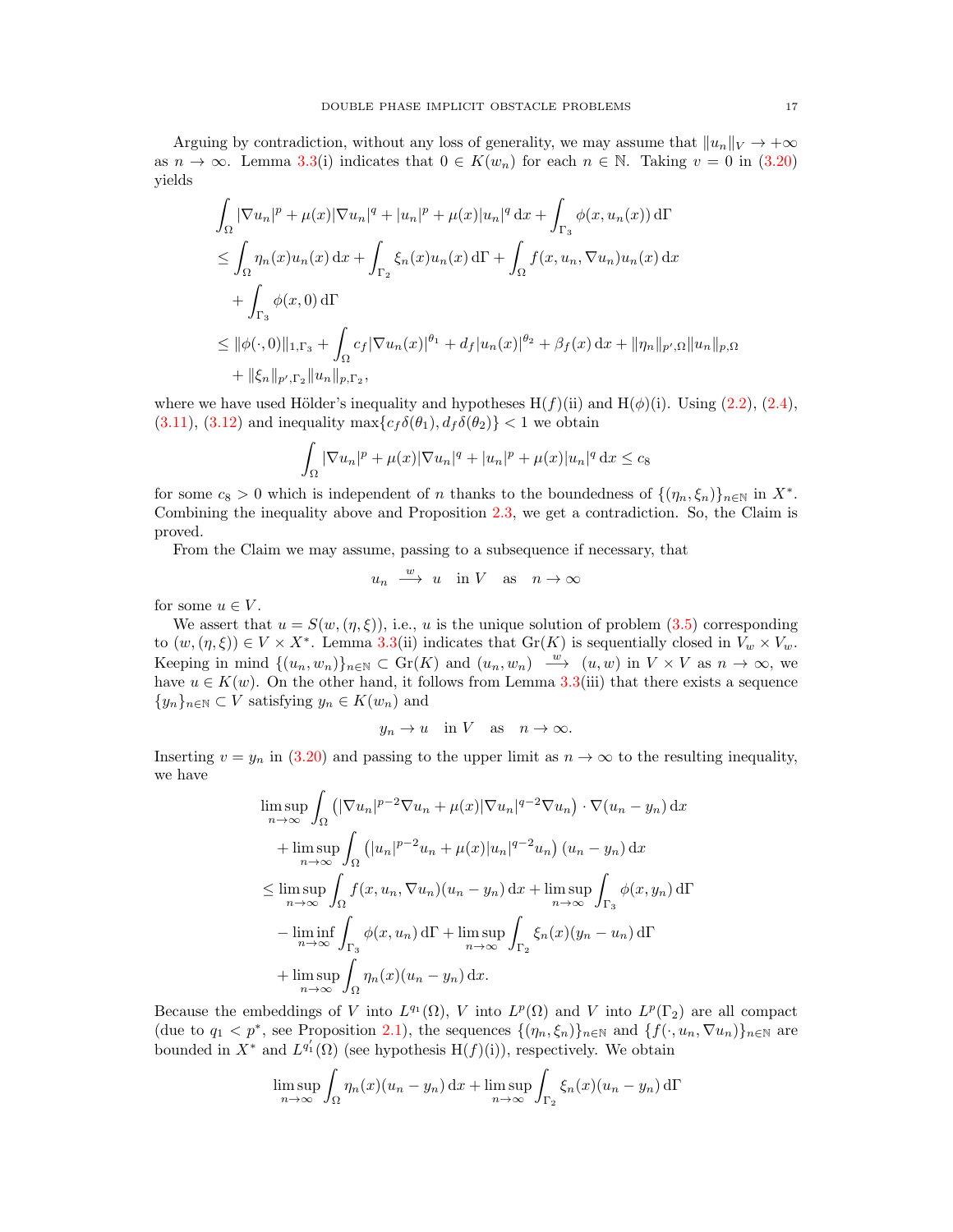18 S. ZENG, V.D. RĂDULESCU, AND P. WINKERT

$$
+\limsup_{n\to\infty}\int_{\Omega}f(x,u_n,\nabla u_n)(u_n-y_n)\,\mathrm{d}x=0.
$$

From the convexity and continuity of  $\phi$  (hence,  $V \ni u \mapsto \int_{\Gamma_3} \phi(x, u(x)) d\Gamma$  is weakly l.s.c.), it is not difficult to see that

$$
\limsup_{n \to \infty} \int_{\Gamma_3} \phi(x, y_n(x)) d\Gamma - \liminf_{n \to \infty} \int_{\Gamma_3} \phi(x, u_n(x)) d\Gamma \le 0.
$$

Taking into account the last three inequalities, we have

$$
\limsup_{n \to \infty} \int_{\Omega} \left( |\nabla u_n|^{p-2} \nabla u_n + \mu(x) |\nabla u_n|^{q-2} \nabla u_n \right) \cdot \nabla (u_n - u) \, dx
$$
\n
$$
+ \limsup_{n \to \infty} \int_{\Omega} \left( |u_n|^{p-2} u_n + \mu(x) |u_n|^{q-2} u_n \right) (u_n - u) \, dx
$$
\n
$$
\leq \limsup_{n \to \infty} \int_{\Omega} \left( |\nabla u_n|^{p-2} \nabla u_n + \mu(x) |\nabla u_n|^{q-2} \nabla u_n \right) \cdot \nabla (u_n - u) \, dx
$$
\n
$$
+ \liminf_{n \to \infty} \int_{\Omega} \left( |\nabla u_n|^{p-2} \nabla u_n + \mu(x) |\nabla u_n|^{q-2} \nabla u_n \right) \cdot \nabla (u - y_n) \, dx
$$
\n
$$
+ \limsup_{n \to \infty} \int_{\Omega} \left( |u_n|^{p-2} u_n + \mu(x) |u_n|^{q-2} u_n \right) (u_n - u) \, dx
$$
\n
$$
+ \liminf_{n \to \infty} \int_{\Omega} \left( |u_n|^{p-2} u_n + \mu(x) |u_n|^{q-2} u_n \right) (u - y_n) \, dx
$$
\n
$$
\leq \limsup_{n \to \infty} \int_{\Omega} \left( |\nabla u_n|^{p-2} \nabla u_n + \mu(x) |\nabla u_n|^{q-2} \nabla u_n \right) \cdot \nabla (u_n - y_n) \, dx
$$
\n
$$
+ \limsup_{n \to \infty} \int_{\Omega} \left( |u_n|^{p-2} u_n + \mu(x) |u_n|^{q-2} u_n \right) (u_n - y_n) \, dx
$$
\n
$$
\leq 0.
$$

The latter together with the convergence  $u_n \stackrel{w}{\longrightarrow} u$  in V as  $n \to \infty$ , and Proposition [2.4](#page-6-2) (i.e., A is of type  $(S_+)$  deduces that

$$
u_n \to u \quad \text{in } V \quad \text{as} \quad n \to \infty.
$$

For any fixed  $v \in K(w)$ , Lemma [3.3\(](#page-9-4)iii) permits us to find a sequence  $\{v_n\}_{n\in\mathbb{N}} \subset V$  such that

$$
v_n \in K(w_n)
$$
 and  $v_n \to v$  in V as  $n \to \infty$ .

Taking  $v = v_n$  in [\(3.20\)](#page-15-2) and passing to the upper limit as  $n \to \infty$  we obtain

$$
\int_{\Omega} \left( |\nabla u|^{p-2} \nabla u + \mu(x) |\nabla u|^{q-2} \nabla u \right) \cdot \nabla (v - u) \, dx + \int_{\Gamma_3} \phi(x, v) \, d\Gamma - \int_{\Gamma_3} \phi(x, u) \, d\Gamma
$$
\n
$$
+ \int_{\Omega} \left( |u|^{p-2} u + \mu(x) |u|^{q-2} u \right) (v - u) \, dx
$$
\n
$$
\geq \limsup_{n \to \infty} \int_{\Omega} \left( |\nabla u_n|^{p-2} \nabla u_n + \mu(x) |\nabla u_n|^{q-2} \nabla u_n \right) \cdot \nabla (v_n - u_n) \, dx
$$
\n
$$
+ \limsup_{n \to \infty} \int_{\Gamma_3} \phi(x, v_n) \, d\Gamma - \liminf_{n \to \infty} \int_{\Gamma_3} \phi(x, u_n) \, d\Gamma
$$
\n
$$
+ \limsup_{n \to \infty} \int_{\Omega} \left( |u_n|^{p-2} u_n + \mu(x) |u_n|^{q-2} u_n \right) (v_n - u_n) \, dx
$$
\n
$$
\geq \limsup_{n \to \infty} \int_{\Omega} \eta_n(x) (v_n - u_n) \, dx + \limsup_{n \to \infty} \int_{\Gamma_2} \xi_n(x) (v_n - u_n) \, d\Gamma
$$
\n
$$
+ \limsup_{n \to \infty} \int_{\Omega} f(x, u_n, \nabla u_n) (v_n - u_n) \, dx
$$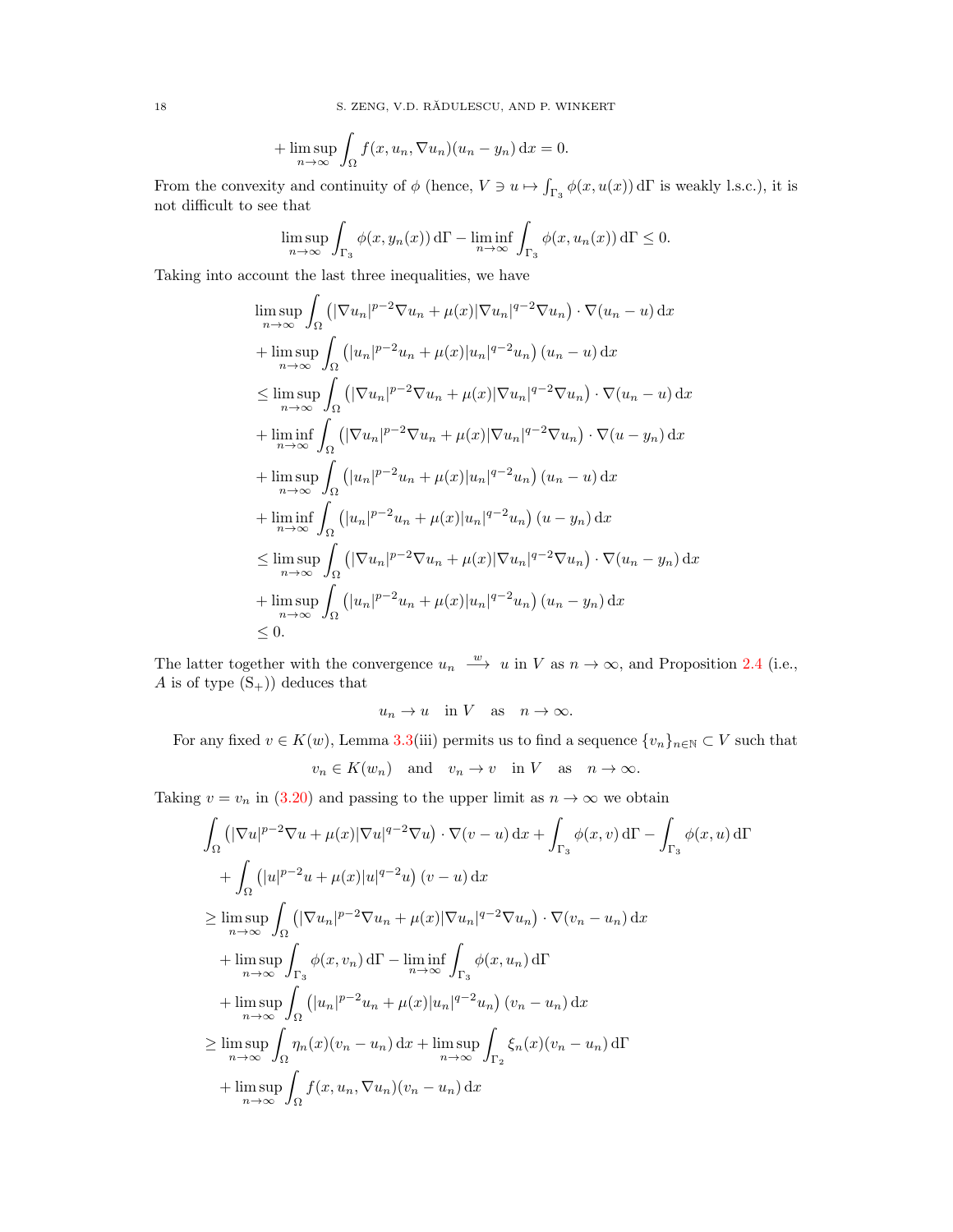DOUBLE PHASE IMPLICIT OBSTACLE PROBLEMS 19

$$
\geq \int_{\Omega} \eta(x)(v-u) dx + \int_{\Gamma_2} \xi(x)(v-u) d\Gamma + \int_{\Omega} f(x, u, \nabla u)(v-u) dx.
$$

Note that  $v \in K(w)$  is arbitrary, so we conclude that u is the unique solution of problem  $(3.5)$ corresponding to  $(w, (\eta, \xi))$ , that is,  $u = S(w, (\eta, \xi))$ . Since every convergent subsequence of  ${u_n}_{n\in\mathbb{N}}$  converges to the same limit u, we know that the whole sequence  ${u_n}_{n\in\mathbb{N}}$  converges strongly to u in V. This means that  $S: V \times X^* \to V$  is completely continuous.

The following lemma gives a priori estimates for the weak solutions of problem [\(1.1\)](#page-0-0).

<span id="page-18-4"></span>**Lemma 3.8.** Let  $p \ge 2$ . Suppose that [\(2.4\)](#page-4-1), H(f), H( $\phi$ ), H( $U_1$ ), H( $U_2$ ), H( $L$ ), H( $J$ ) and H(0) are satisfied. If the solution set of problem  $(1.1)$ , denoted by  $\Upsilon$ , is nonempty, then there exists a constant  $M > 0$  such that

<span id="page-18-3"></span>
$$
||u||_V \le M \quad \text{for all } u \in \Upsilon. \tag{3.21}
$$

*Proof.* Let  $u \in V$  be a weak solution of problem [\(1.1\)](#page-0-0). Then, there exist functions  $(\eta, \xi) \in X^*$ with  $\eta(x) \in U_1(x, u(x))$  for a. a.  $x \in \Omega$  and  $\xi(x) \in U_2(x, u(x))$  for a. a.  $x \in \Gamma_2$  such that

$$
\int_{\Omega} \left( |\nabla u|^{p-2} \nabla u + \mu(x) |\nabla u|^{q-2} \nabla u \right) \cdot \nabla (v - u) \, dx + \int_{\Gamma_3} \phi(x, v) \, d\Gamma - \int_{\Gamma_3} \phi(x, u) \, d\Gamma
$$
\n
$$
+ \int_{\Omega} \left( |u|^{p-2} u + \mu(x) |u|^{q-2} u \right) (v - u) \, dx
$$
\n
$$
\geq \int_{\Omega} f(x, u, \nabla u) (v - u) \, dx + \int_{\Omega} \eta(x) (v - u) \, dx + \int_{\Gamma_2} \xi(x) (v - u) \, d\Gamma
$$

for all  $v \in K(u)$ . Since  $0 \in K(u)$ , we can take  $v = 0$  in the inequality above to get

<span id="page-18-0"></span>
$$
\int_{\Omega} \left( |\nabla u|^{p-2} \nabla u + \mu(x) |\nabla u|^{q-2} \nabla u \right) \cdot \nabla u + |u|^p + \mu(x) |u|^q \, dx
$$
\n
$$
\leq \int_{\Gamma_3} \phi(x,0) \, d\Gamma - \int_{\Gamma_3} \phi(x,u) \, d\Gamma + \int_{\Omega} f(x,u, \nabla u) u \, dx + \int_{\Omega} \eta(x) u \, dx + \int_{\Gamma_2} \xi(x) u \, d\Gamma.
$$
\n(3.22)\n\n
$$
\text{At } \varepsilon_2, \varepsilon_4 > 0 \text{ From hypotheses } H(U_1)(iv) \text{ and } H(U_2)(iv) \text{ it follows that}
$$

Let  $\varepsilon_3, \varepsilon_4 > 0$ . From hypotheses  $H(U_1)(iv)$  and  $H(U_2)(iv)$  it follows that

<span id="page-18-1"></span>
$$
\int_{\Omega} \eta(x)u \, dx \leq \int_{\Omega} |\eta(x)||u| \, dx \leq \int_{\Omega} \left( \alpha_{U_1}(x) + \beta_{U_1}|u|^{\theta_3 - 1} \right) |u| \, dx
$$
\n
$$
\leq \begin{cases}\n\int_{\Omega} \alpha_{U_1}(x)|u| + \beta_{U_1}|u|^p \, dx & \text{if } \theta_3 = p, \\
\int_{\Omega} (\alpha_{U_1}(x) + c_9(\varepsilon_3))|u| + \varepsilon_3|u|^p \, dx & \text{if } \theta_3 < p,\n\end{cases} \tag{3.23}
$$
\n
$$
\leq \begin{cases}\n\|\alpha_{U_1}\|_{p',\Omega} \|u\|_{p,\Omega} + \beta_{U_1} \|u\|_{p,\Omega}^p & \text{if } \theta_3 = p, \\
\|\alpha_{U_1}(\cdot) + c_9(\varepsilon_3) \|_{p',\Omega} \|u\|_{p,\Omega} + \varepsilon_3 \|u\|_{p,\Omega}^p & \text{if } \theta_3 < p,\n\end{cases} \tag{3.25}
$$

for some  $c_9(\varepsilon_3) > 0$ , and

<span id="page-18-2"></span>
$$
\int_{\Gamma_2} \xi(x)u \,d\Gamma \le \int_{\Gamma_2} |\xi(x)||u| \,d\Gamma \le \int_{\Gamma_2} (\alpha_{U_2}(x) + \beta_{U_2}|u|^{\theta_4 - 1})|u| \,d\Gamma
$$
\n
$$
\le \begin{cases}\n\int_{\Gamma_2} \alpha_{U_2}(x)|u| + \beta_{U_2}|u|^p \,d\Gamma & \text{if } \theta_4 = p, \\
\int_{\Gamma_2} (\alpha_{U_2}(x) + c_{10}(\varepsilon_4))|u| + \varepsilon_4|u|^p \,d\Gamma & \text{if } \theta_4 < p,\n\end{cases} \tag{3.24}
$$
\n
$$
\le \begin{cases}\n||\alpha_{U_2}||_{p',\Gamma_2} ||u||_{p,\Gamma_2} + \beta_{U_2} ||u||_{p,\Gamma_2}^p & \text{if } \theta_4 = p, \\
||\alpha_{U_2}(\cdot) + c_{10}(\varepsilon_3)||_{p',\Gamma_2} ||u||_{p,\Gamma_2} + \varepsilon_4 ||u||_{p,\Gamma_2}^p & \text{if } \theta_4 < p,\n\end{cases}
$$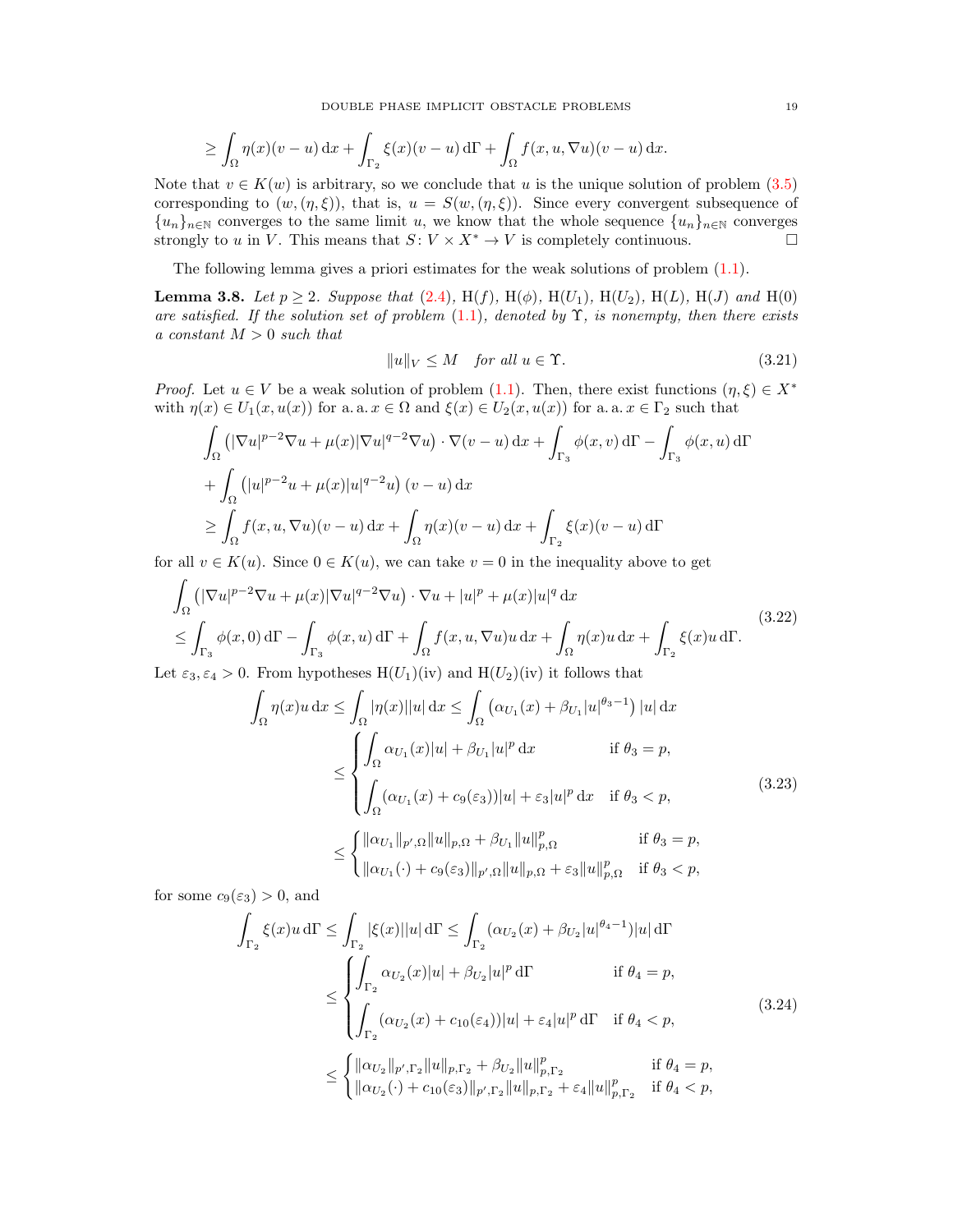for some  $c_{10}(\varepsilon_4) > 0$ , where we have used Young's inequality (for the cases  $\theta_3 < p$  and  $\theta_4 < p$ ) and Hölder's inequality. Taking  $(2.4)$ ,  $(3.12)$ ,  $(3.13)$  and  $(3.22)$ ,  $(3.23)$ ,  $(3.24)$  into account, we take  $\varepsilon_3$  (for the case  $\theta_3 < p$ ) and  $\varepsilon_4$  (for the case  $\theta_4 < p$ ) small enough and use the inequality  $\max\{c_f\delta(\theta_1), d_f\delta(\theta_2)+\beta_{U_1}\delta(\theta_3)+\beta_{U_2}\delta(\theta_4)\}$  < 1 to infer that there exists a constant  $c_{11} > 0$ which is independent of  $u$  such that

$$
\int_{\Omega} \left( |\nabla u|^{p-2} \nabla u + \mu(x) |\nabla u|^{q-2} \nabla u \right) \cdot \nabla u + |u|^p + \mu(x) |u|^q dx \leq c_{11}.
$$

Therefore, it follows that the solution set of problem  $(1.1)$  is bounded, namely, there exists a constant  $M > 0$  such that [\(3.21\)](#page-18-3) is satisfied. This completes the proof of the lemma.

Now we are in the position to state and prove our main result in this paper concerning the nonemptiness and weak compactness of the solution set  $\Upsilon$  to problem [\(1.1\)](#page-0-0).

<span id="page-19-2"></span>**Theorem 3.9.** Let  $p \geq 2$ . Under the assumptions of Lemma [3.7,](#page-15-3) the solution set  $\Upsilon$  of problem  $(1.1)$  is nonempty and weakly compact in V.

*Proof.* Nonemptiness: We consider the multivalued mapping  $\Xi: V \times X^* \to 2^{V \times X^*}$  defined by  $\Xi(u, (\eta, \xi)) := (S(u, (\eta, \xi)), U(\gamma u)),$ 

where U is given in [\(3.15\)](#page-13-3) and  $\gamma u = (\gamma_1 u, \gamma_2 u)$  for all  $u \in V$ . From Theorem [3.4](#page-10-1) and Lemma [3.6,](#page-14-2) we know that  $\Xi$  has nonempty, bounded, closed and convex values. Observe that if  $(u,(\eta,\xi))$  is a fixed point of  $\Xi$ , then we have  $u = S(u, (\eta, \xi))$  and  $(\eta, \xi) \in U(\gamma u)$ . By the definitions of S and U it is not difficult to see that u is also a weak solution of problem  $(1.1)$ . Based on this fact, we are going to apply the Kakutani-Ky Fan fixed point theorem stated as Theorem [2.9,](#page-7-2) to verify that the fixed point set of  $\Xi$  is nonempty.

First, we claim that there exists a constant  $M^* > 0$  such that

$$
S(\overline{B_V(0,M^*)},\ U(\gamma\overline{B_V(0,M^*)}))\subset\overline{B_V(0,M^*)},\tag{3.25}
$$

where  $\overline{B_V(0,M^*)} := \{u \in V : ||u||_V \leq M^*\}$ . Arguing by contradiction, suppose there is not a constant  $M^*$  such that the inclusion holds. Then for each  $n > 0$  there exist  $w_n, z_n \in \overline{B_V(0,n)}$ and  $(\eta_n, \xi_n) \in X^*$  with  $(\eta_n, \xi_n) \in U(\gamma z_n)$  such that

<span id="page-19-1"></span><span id="page-19-0"></span>
$$
u_n = S(w_n, (\eta_n, \xi_n)) \quad \text{and} \quad ||u_n||_V > n.
$$

Hence, for every  $n > 0$ , we have

$$
\int_{\Omega} \left( |\nabla u_n|^{p-2} \nabla u_n + \mu(x) |\nabla u_n|^{q-2} \nabla u_n \right) \cdot \nabla (v - u_n) \, dx
$$
\n
$$
+ \int_{\Omega} \left( |u_n|^{p-2} u_n + \mu(x) |u_n|^{q-2} u_n \right) (v - u_n) \, dx
$$
\n
$$
+ \int_{\Gamma_3} \phi(x, v) \, d\Gamma - \int_{\Gamma_3} \phi(x, u_n) \, d\Gamma
$$
\n
$$
\geq \int_{\Omega} \eta_n(x) (v - u_n) \, dx + \int_{\Gamma_2} \xi_n(x) (v - u_n) \, d\Gamma + \int_{\Omega} f(x, u_n, \nabla u_n) (v - u_n) \, dx
$$

for all  $v \in K(w_n)$ . Choosing  $v = 0$  in the inequality above, we obtain

$$
\int_{\Omega} \left( |\nabla u_n|^{p-2} \nabla u_n + \mu(x) |\nabla u_n|^{q-2} \nabla u_n \right) \cdot \nabla u_n + |u_n|^p + \mu(x) |u_n|^q \, dx
$$
\n
$$
\leq \int_{\Gamma_3} \phi(x,0) \, d\Gamma - \int_{\Gamma_3} \phi(x, u_n) \, d\Gamma + \int_{\Omega} \eta_n(x) u_n \, dx + \int_{\Gamma_2} \xi_n(x) u_n \, d\Gamma \tag{3.26}
$$
\n
$$
+ \int_{\Omega} f(x, u_n, \nabla u_n) u_n \, dx.
$$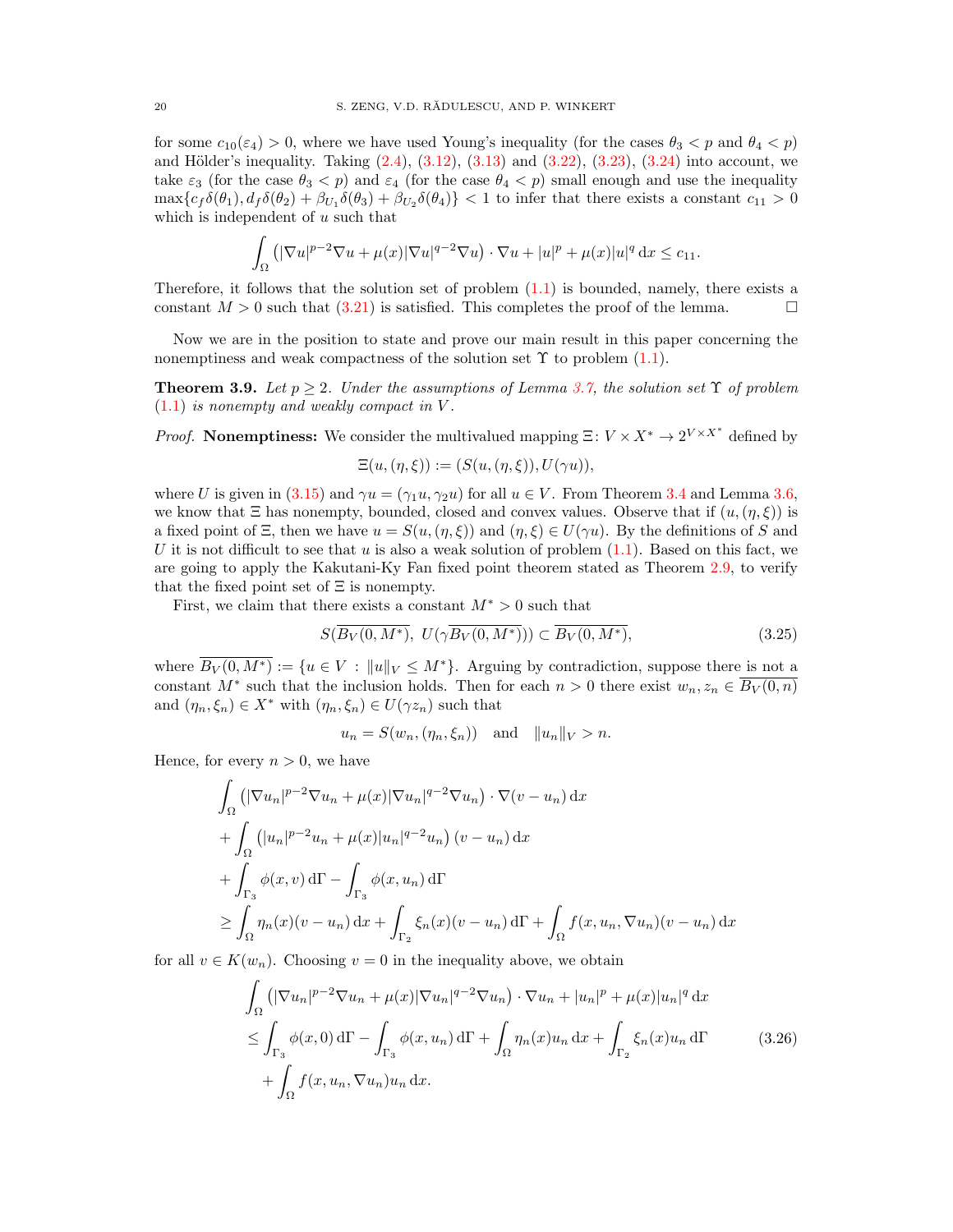Let  $\varepsilon_5$ ,  $\varepsilon_6 > 0$ . Applying hypotheses H(U<sub>1</sub>)(iv) and H(U<sub>2</sub>)(iv) gives

<span id="page-20-0"></span>
$$
\int_{\Omega} \eta_n(x) u_n \, dx \le \int_{\Omega} (\alpha_{U_1}(x) + \beta_{U_1}|z_n|^{\theta_3 - 1}) |u_n| \, dx
$$
\n
$$
\le \begin{cases}\n\int_{\Omega} (\alpha_{U_1}(x) + \beta_{U_1}|z_n|^{p-1}) |u_n| \, dx & \text{if } \theta_3 = p, \\
\int_{\Omega} ((\alpha_{U_1}(x) + c_{12}(\varepsilon_5)) |u_n| + \varepsilon_5 |z_n|^{p-1} |u_n|) \, dx & \text{if } \theta_3 < p,\n\end{cases} \tag{3.27}
$$
\n
$$
\le \begin{cases}\n\|\alpha_{U_1}\|_{p',\Omega} \|u_n\|_{p,\Omega} + \beta_{U_1} \|z_n\|_{p,\Omega}^{p-1} \|u_n\|_{p,\Omega} & \text{if } \theta_3 = p, \\
\|\alpha_{U_1}(\cdot) + c_{12}(\varepsilon_5) \|_{p',\Omega} \|u_n\|_{p,\Omega} + \varepsilon_6 \|z_n\|_{p,\Omega}^{p-1} \|u_n\|_{p,\Omega} & \text{if } \theta_3 < p,\n\end{cases} \tag{3.28}
$$

for some  $c_{12}(\varepsilon_5) > 0$ , and

$$
\int_{\Gamma_2} \xi_n(x) u_n d\Gamma \le \int_{\Gamma_2} \left( \alpha_{U_2}(x) + \beta_{U_2} |z_n|^{\theta_4 - 1} \right) |u_n| d\Gamma
$$
\n
$$
\le \left\{ \int_{\Gamma_2} \left( \alpha_{U_2}(x) + \beta_{U_2} |z_n|^{p-1} \right) |u_n(x)| d\Gamma \right. \qquad \text{if } \theta_4 = p,
$$
\n
$$
\le \left\{ \int_{\Gamma_2} \left( \alpha_{U_2}(x) + c_{13}(\varepsilon_6) \right) |u_n| + \varepsilon_6 |z_n|^{p-1} |u_n| d\Gamma \right. \text{if } \theta_4 < p,
$$
\n
$$
\le \left\{ \left\| \alpha_{U_2} \right\|_{p', \Gamma_2} \|u_n\|_{p, \Gamma_2} + \beta_{U_2} \|z_n\|_{p, \Gamma_2}^{p-1} \|u_n\|_{p, \Gamma_2} \right. \qquad \text{if } \theta_4 = p,
$$
\n
$$
\left\| \alpha_{U_2}(\cdot) + c_{13}(\varepsilon_6) \right\|_{p', \Gamma_2} \|u_n\|_{p, \Gamma_2} + \varepsilon_5 \|z_n\|_{p, \Gamma_2}^{p-1} \|u_n\|_{p, \Gamma_2} \quad \text{if } \theta_4 < p,
$$
\n
$$
(3.28)
$$

for some  $c_{13}(\varepsilon_6) > 0$ . Taking  $(3.11)$ ,  $(3.12)$  and  $(3.26)$ ,  $(3.27)$ ,  $(3.28)$  into account, we are able to find a constant  $c_{14} > 0$  which is independent of n such that

$$
\int_{\Omega} \left( |\nabla u_n|^{p-2} \nabla u_n + \mu(x) |\nabla u_n|^{q-2} \nabla u_n \right) \cdot \nabla u_n + |u_n|^p + \mu(x) |u_n|^q \, dx \le c_{14}
$$

for all  $n > 0$ , where we have used the fact that  $||z_n||_V \leq n = ||u_n||_V$ . Letting  $n \to \infty$  for the inequality above, it leads to a contradiction. So, there exists a constant  $M^* > 0$  such that [\(3.25\)](#page-19-1) is fulfilled.

From hypotheses H(U<sub>1</sub>)(iv) and H(U<sub>2</sub>)(iv), we can see that  $U: X \to 2^{X^*}$  is a bounded mapping. Let  $M_1 > 0$  be such that

<span id="page-20-1"></span>
$$
||U(\gamma \overline{B_V(0,M^*)})||_{X^*} \le M_1.
$$

Now we introduce a bounded, closed and convex subset  $D$  of  $V \times X^*$  given by

$$
D = \{(u, (\eta, \xi)) \in V \times X^* : ||u||_V \le M^* \text{ and } ||(\eta, \xi)||_{X^*} \le M_1 \}.
$$

From this and  $(3.25)$  we see that  $\Xi$  maps D into itself.

Next, we are going to prove that the graph of  $\Xi$  is sequentially closed in  $(V \times X^*)_w \times (V \times X^*)_w$ . Let  $\{(w_n,(\eta_n,\xi_n))\}_{n\in\mathbb{N}}\subset V\times X^*$  and  $\{(u_n,(\delta_n,\sigma_n))\}_{n\in\mathbb{N}}\subset V\times X^*$  be sequences such that  $(\delta_n, \sigma_n) \in U(\gamma(w_n)), u_n = S(w_n, (\eta_n, \xi_n))$  and

$$
(w_n, (\eta_n, \xi_n) \xrightarrow{w} (w, (\eta, \xi)) \text{ in } V \times X^* \text{ as } n \to \infty
$$
  

$$
(u_n, (\delta_n, \sigma_n)) \xrightarrow{w} (u, (\delta, \sigma)) \text{ in } V \times X^* \text{ as } n \to \infty
$$

for some  $(w, (\eta, \xi)) \in V \times X^*$  and  $(u, (\delta, \sigma)) \in V \times X^*$ . From Lemma [3.7](#page-15-3) we know that

$$
u_n = S(w_n, (\eta_n, \xi_n)) \to S(w, (\eta, \xi)) \quad \text{in } V \times X^* \quad \text{as } n \to \infty.
$$

This means that  $u = S(w, (\eta, \xi))$ . Recall that U is strongly-weakly u.s.c. with bounded, closed and convex values (see Lemma [3.6\)](#page-14-2), it allows us to apply Theorem 1.1.4 of Kamenskii-Obukhovskii-Zecca  $[30]$  to conclude that the graph of U is strongly-weakly closed. The latter combined with the compactness of  $\gamma$  implies that the graph of  $u \mapsto U(\gamma u)$  is weakly-weakly closed. We conclude that the graph of  $\Xi$  is closed in  $(V \times X^*)_w \times (V \times X^*)_w$ .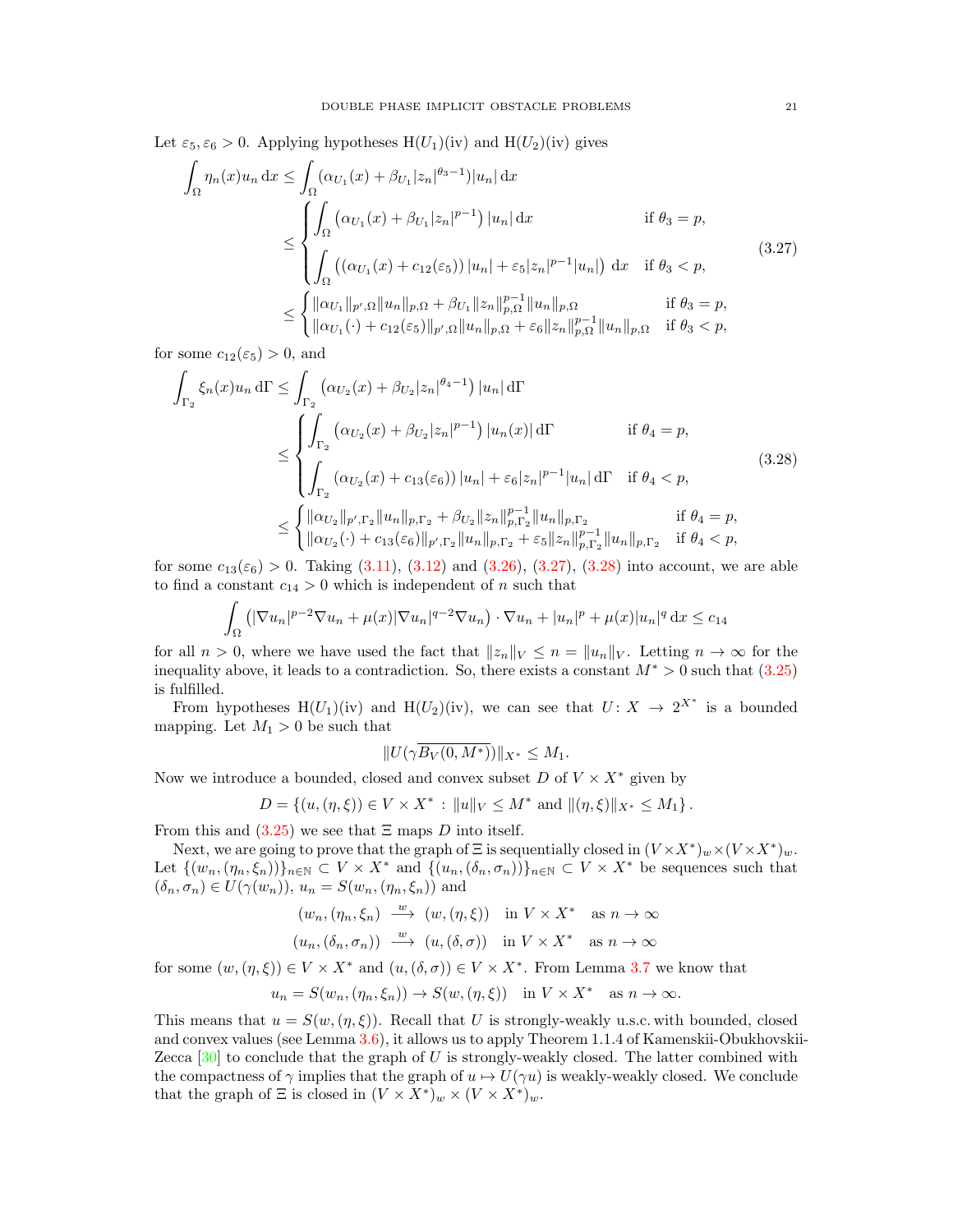Therefore, all conditions of Theorem [2.9](#page-7-2) are verified. Using this theorem, we conclude that  $\Xi$  has at least a fixed point, say  $(u^*,(\eta^*,\xi^*)) \in V \times X$ . Hence,  $u^* \in V$  is a weak solution of problem  $(1.1)$ .

Weak compactness. The boundedness of the solution set  $\Upsilon$  of problem [\(1.1\)](#page-0-0) is a direct consequence of Lemma  $3.8$ . Since V is reflexive, we shall verify the weak closedness of the solution set  $\Upsilon$  of problem [\(1.1\)](#page-0-0). Let u be a solution of problem (1.1). Then, by the definitions of weak solutions (see Definition [3.2\)](#page-9-3) and of  $\Xi$ , there exist  $(\eta, \xi) \in X^*$  such that  $u = S(u, (\eta, \xi))$ and  $(\eta, \xi) \in U(\gamma u)$ , that is,  $(u, (\eta, \xi)) \in \Xi(u, (\eta, \xi))$ . Let  $\{u_n\}_{n\in\mathbb{N}}$  be a sequence of solutions to problem [\(1.1\)](#page-0-0) such that  $u_n \stackrel{w}{\longrightarrow} u$  in V as  $n \to \infty$ . Hence, we are able to find a sequence  $\{(\eta_n,\xi_n)\}_{n\in\mathbb{N}}\subset X^*$  such that  $(u_n,(\eta_n,\xi_n))\in \Xi(u_n,(\eta_n,\xi_n))$ . Recall that U is a bounded mapping, it follows that  $\{(\eta_n, \xi_n)\}_{n\in\mathbb{N}}$  is bounded in  $X^*$ . Passing to a subsequence if necessary, we may suppose that  $(\eta_n, \xi_n) \stackrel{w}{\longrightarrow} (\eta, \xi)$  in  $X^*$  for some  $(\eta, \xi) \in X^*$ . Recall that  $\Xi$  is weakly sequentially closed,  $(u_n, (\eta_n, \xi_n)) \in \Xi(u_n, (\eta_n, \xi_n))$  and  $(u_n, (\eta_n, \xi_n)) \longrightarrow (u, (\eta, \xi))$  in  $V \times X^*$ , it holds  $(u,(\eta,\xi)) \in \Xi(u,(\eta,\xi))$ . This means that u is a solution to problem [\(1.1\)](#page-0-0). Consequently, the solution set of problem  $(1.1)$  is weakly compact.

We end this section by considering special cases of problem  $(1.1)$ .

If  $J(u) \equiv +\infty$  for all  $u \in W^{1, \mathcal{H}}(\Omega)$ , then problem [\(1.1\)](#page-0-0) becomes the non-obstacle mixed boundary value problem [\(1.7\)](#page-3-0). A careful observation gives the following corollary.

<span id="page-21-1"></span>Corollary 3.10. Let  $p \geq 2$ . Assume that [\(2.4\)](#page-4-1), H(f), H( $\phi$ ), H( $U_1$ ), H( $U_2$ ) and H(0) are satisfied. Then, the solution set of problem  $(1.7)$  is nonempty and weakly compact in V.

Next, we assume the following conditions.

 $H(j_1): j_1: \Omega \times \mathbb{R} \to \mathbb{R}$  and  $r_1: \mathbb{R} \to \mathbb{R}$  are functions which satisfy the following conditions:

- (i) the function  $x \mapsto j_1(x, s)$  is measurable in  $\Omega$  for all  $s \in \mathbb{R}$  with  $x \mapsto j_1(x, 0)$ belonging to  $L^1(\Omega)$ ;
- (ii) for a. a.  $x \in \Omega$ ,  $s \mapsto j_1(x, s)$  is locally Lipschitz continuous and  $r_1$  is continuous;
- (iii) there exist  $\theta_3 \in [1, p]$ ,  $\alpha_{j_1} \in L^{p'}(\Omega)_+$  and  $\beta_{j_1} > 0$  such that for all  $s \in \mathbb{R}$  and a. a.  $x \in \Omega$ , we have

$$
|r_1(s)\xi| \le \alpha_{j_1}(x) + \beta_{j_1}|s|^{\theta_3 - 1}
$$

for all  $\xi \in \partial j_1(x, s)$ .

$$
H(j_2): j_2: \Gamma_2 \times \mathbb{R} \to \mathbb{R} \text{ and } r_2: \mathbb{R} \to \mathbb{R} \text{ are functions which satisfy the following conditions:}
$$

- (i) the function  $x \mapsto j_2(x, s)$  is measurable on  $\Gamma_2$  for all  $s \in \mathbb{R}$  with  $x \mapsto j_2(x, 0)$ belonging to  $L^1(\Gamma_2)$ ;
- (ii) for a. a.  $x \in \Gamma_2$ ,  $s \mapsto j_2(x, s)$  is locally Lipschitz continuous and  $r_2$  is continuous;
- (ii) there exist  $\theta_4 \in [1, p]$ ,  $\alpha_{j_2} \in L^{p'}(\Gamma_2)_+$  and  $\beta_{j_2} > 0$  such that for all  $s \in \mathbb{R}$  and a. a.  $x \in \Gamma_2$ , we have

$$
|r_2(s)\eta| \le \alpha_{j_2}(x) + \beta_{j_2}|s|^{\theta_4 - 1}
$$

for all  $\eta \in \partial j_2(x, s)$ .

If  $U_1$  and  $U_2$  are given by  $U_1(x, s) = r_1(s)\partial j_1(x, s)$  for a.a.  $x \in \Omega$ ,  $s \in \mathbb{R}$  and  $U_2(x, s) =$  $r_2(s)\partial j_2(x, s)$  for a. a.  $x \in \Gamma_2$ ,  $s \in \mathbb{R}$ , then problem [\(1.1\)](#page-0-0) becomes problem [\(1.4\)](#page-2-0). We have the following result.

<span id="page-21-0"></span>**Theorem 3.11.** Let  $p \ge 2$ . Assume that [\(2.4\)](#page-4-1), H(f), H( $\phi$ ), H( $L$ ), H( $J$ ), H( $j_1$ ), H( $j_2$ ) and  $H(0)$  are satisfied. Then, the solution set of problem  $(1.4)$  is nonempty and weakly compact in  $V$ .

Proof. It is obvious that the conclusion is a direct consequence of Theorem [3.9.](#page-19-2) So, we have to verify that the functions  $U_1$  and  $U_2$ , defined by  $U_1(x, s) = r_1(s)\partial j_1(x, s)$  for a.a.  $x \in \Omega$ ,  $s \in \mathbb{R}$  and  $U_2(x, s) = r_2(s)\partial j_2(x, s)$  for a. a.  $x \in \Gamma_2$ ,  $s \in \mathbb{R}$ , fulfill hypotheses  $H(U_1)$  and  $H(U_2)$ , respectively.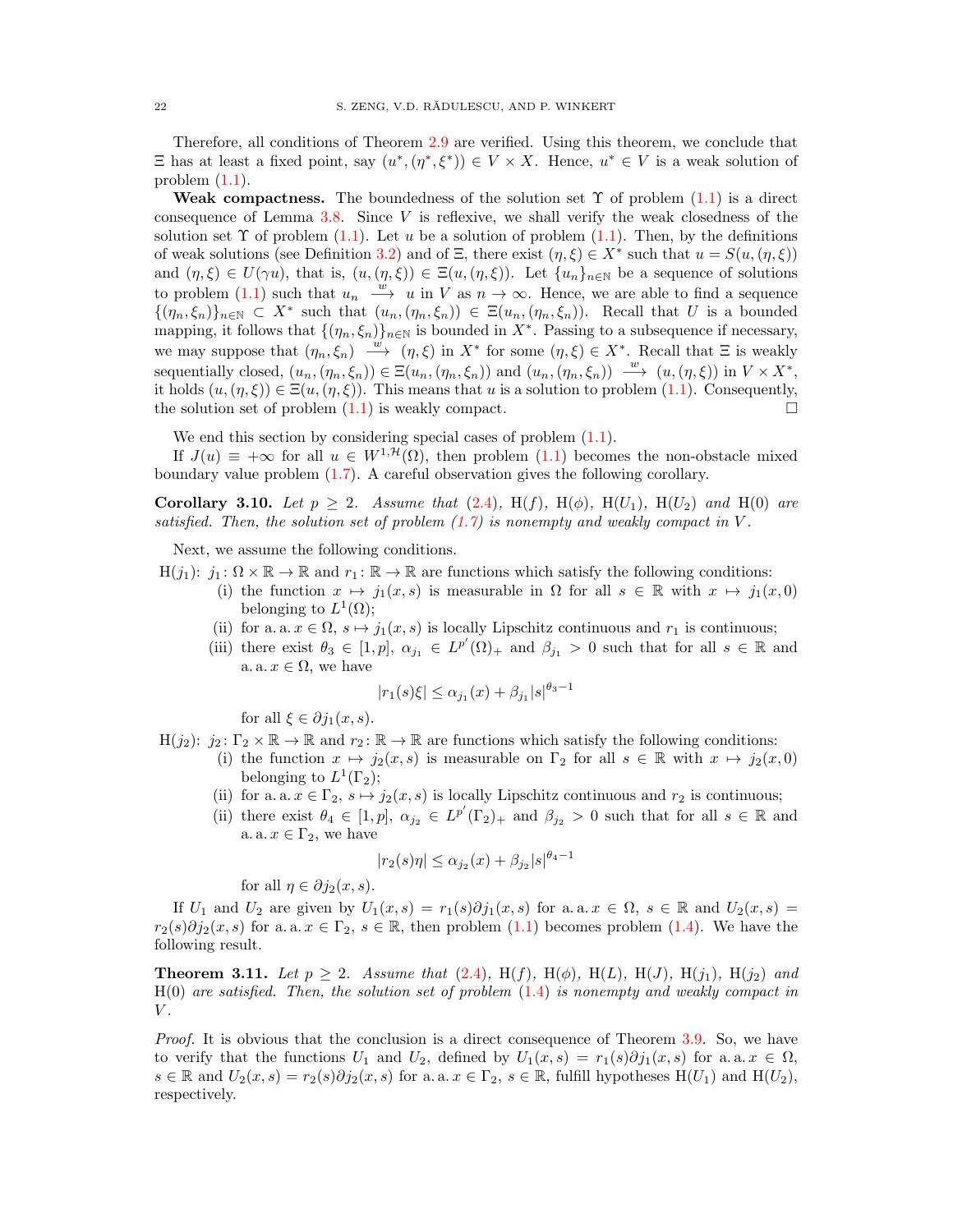It follows from Proposition [2.7](#page-7-3) that for a.a.  $x \in \Omega$  (resp. for a.a.  $x \in \Gamma_2$ ) and all  $s \in \mathbb{R}$  the set  $U_1(x, s)$  (resp.  $U_2(x, s)$ ) is nonempty, bounded, closed and convex in R, namely, conditions  $H(U_1)$  and  $H(U_2)$  are satisfied. Hypotheses  $H(j_1)(i)$  and  $H(j_2)(ii)$  indicate that for all  $s \in \mathbb{R}$ , the functions  $x \mapsto U_1(x, s) = r_1(s) \partial j_1(x, s)$  and  $x \mapsto U_2(x, s) = r_2(s) \partial j_2(x, s)$  are measurable in  $\Omega$  and on  $\Gamma_2$ , respectively. This means that  $H(U_1)(i)$  and  $H(U_2)(i)$  hold.

We claim that  $s \mapsto r_1(s)\partial j_1(x, s)$  is u.s.c. From Proposition [2.6,](#page-6-1) it is sufficient to show that  $(r_1(\cdot)\partial j_1(x, \cdot))^-(D)$  is closed for each closed set  $D \subset \mathbb{R}$ . Let  $\{s_n\}_{n\in\mathbb{N}} \subset (r_1(\cdot)\partial j_1(x, \cdot))^-(D)$ be such that  $s_n \to s$  as  $n \to \infty$ . Then, there exists a sequence  $\{\eta_n\}_{n\in\mathbb{N}} \subset \mathbb{R}$  satisfying  $\eta_n \in r_1(s_n)\partial j_1(x, s_n) \cap D$  for each  $n \in \mathbb{N}$ . We are able to find a sequence  $\{\xi_n\}_{n \in \mathbb{N}}$  such that  $\eta_n = r_1(s_n)\xi_n$  and  $\xi_n \in \partial j_1(x, s_n)$  for all  $n \in \mathbb{N}$  and for a. a.  $x \in \Omega$ . Recall that  $s_n \to s$ , we can apply Proposition [2.7\(](#page-7-3)iii) and (v) to conclude that  $\{\xi_n\}_{n\in\mathbb{N}}$  is bounded in R. Hence, without any loss of generality, we may assume that  $\xi_n \to \xi$  in  $\mathbb R$  as  $n \to \infty$  for some  $\xi \in D$ , because of the closedness of D. But, the closedness of  $\partial j_1$  (see Proposition [2.7\(](#page-7-3)v)) admits that  $\xi \in \partial j_1(x, s)$ . This combined with the continuity of  $r_1$  deduces that  $\eta_n = r_1(s_n)\xi_n \to r_1(s)\xi \in r_1(s)\partial j_1(x, s)$ . This implies that  $s \in (r_1(\cdot)\partial j_1(x,\cdot))^-(D)$ , that is,  $(r_1(\cdot)\partial j_1(x,\cdot))^-(D)$  is closed. Applying Proposition [2.6](#page-6-1) we see that  $s \mapsto r_1(s)\partial j_1(x, s)$  is u.s.c. Using the same arguments as before, we can also show that  $s \mapsto r_2(s)\partial j_2(x, s)$  is u.s.c. Therefore, H(U<sub>1</sub>)(iii) and H(U<sub>2</sub>)(iii) are verified.

Finally, hypotheses  $H(U_1)(iv)$  and  $H(U_2)(iv)$  are the consequences of the assumptions  $H(j_1)(iii)$ and  $H(j_2)$ (iii). Consequently, we apply Theorem [3.9](#page-19-2) to obtain the desired conclusion.

#### Acknowledgment

This project has received funding from the NNSF of China Grant Nos. 12001478, 12026255 and 12026256, and the European Union's Horizon 2020 Research and Innovation Programme under the Marie Sklodowska-Curie grant agreement No. 823731 CONMECH, National Science Center of Poland under Preludium Project No. 2017/25/N/ST1/00611, the Startup Project of Doctor Scientific Research of Yulin Normal University No. G2020ZK07, and the Natural Science Foundation of Guangxi. The research of Vicentiu D. Rădulescu was supported by a grant of the Romanian Ministry of Research, Innovation and Digitization, CNCS/CCCDI–UEFISCDI, project number PCE 137/2021, within PNCDI III.

#### **REFERENCES**

- <span id="page-22-2"></span>[1] A.L.A. de Araujo, L.F.O. Faria, Positive solutions of quasilinear elliptic equations with exponential nonlinearity combined with convection term, J. Differential Equations 267 (2019), no. 8, 4589-4608.
- <span id="page-22-3"></span>[2] B. Alleche, V.D. Rădulescu, Set-valued equilibrium problems with applications to Browder variational inclusions and to fixed point theory, Nonlinear Anal. Real World Appl. 28 (2016), 251–268.
- <span id="page-22-4"></span>[3] D. Aussel, A. Sultana, V. Vetrivel, On the existence of projected solutions of quasi-variational inequalities and generalized Nash equilibrium problems, J. Optim. Theory Appl. 170 (2016), no. 3, 818–837.
- <span id="page-22-8"></span>[4] A. Bahrouni, V.D. Rădulescu, D.D. Repovš, Double phase transonic flow problems with variable growth: nonlinear patterns and stationary waves, Nonlinearity  $32$  (2019), no. 7, 2481–2495.
- <span id="page-22-9"></span>[5] A. Bahrouni, V.D. Rădulescu, P. Winkert, *Double phase problems with variable growth and convection for* the Baouendi-Grushin operator, Z. Angew. Math. Phys.  $71$  (2020), no. 6, 183, 14 pp.
- <span id="page-22-0"></span>[6] P. Baroni, M. Colombo, G. Mingione, Harnack inequalities for double phase functionals, Nonlinear Anal. 121 (2015), 206–222.
- <span id="page-22-1"></span>[7] P. Baroni, M. Colombo, G. Mingione, Regularity for general functionals with double phase, Calc. Var. Partial Differential Equations 57 (2018), no. 2, Art. 62, 48 pp.
- <span id="page-22-10"></span>[8] S. Biagi, F. Esposito, E. Vecchi, Symmetry and monotonicity of singular solutions of double phase problems, J. Differential Equations 280 (2021), 435–463.
- <span id="page-22-5"></span>[9] G. Bonanno, D. Motreanu, P. Winkert, Variational-hemivariational inequalities with small perturbations of nonhomogeneous Neumann boundary conditions, J. Math. Anal. Appl. 381 (2011), no. 2, 627-637.
- <span id="page-22-11"></span>[10] H. Brézis, "Functional Analysis, Sobolev Spaces and Partial Differential Equations", Springer, New York, 2011.
- <span id="page-22-7"></span>[11] S. Carl, V.K. Le, "Multi-valued Variational Inequalities and Inclusions", Springer, Cham, 2021.
- <span id="page-22-6"></span>[12] S. Carl, P. Winkert, General comparison principle for variational-hemivariational inequalities, J. Inequal. Appl. 2009, Art. ID 184348, 29 pp.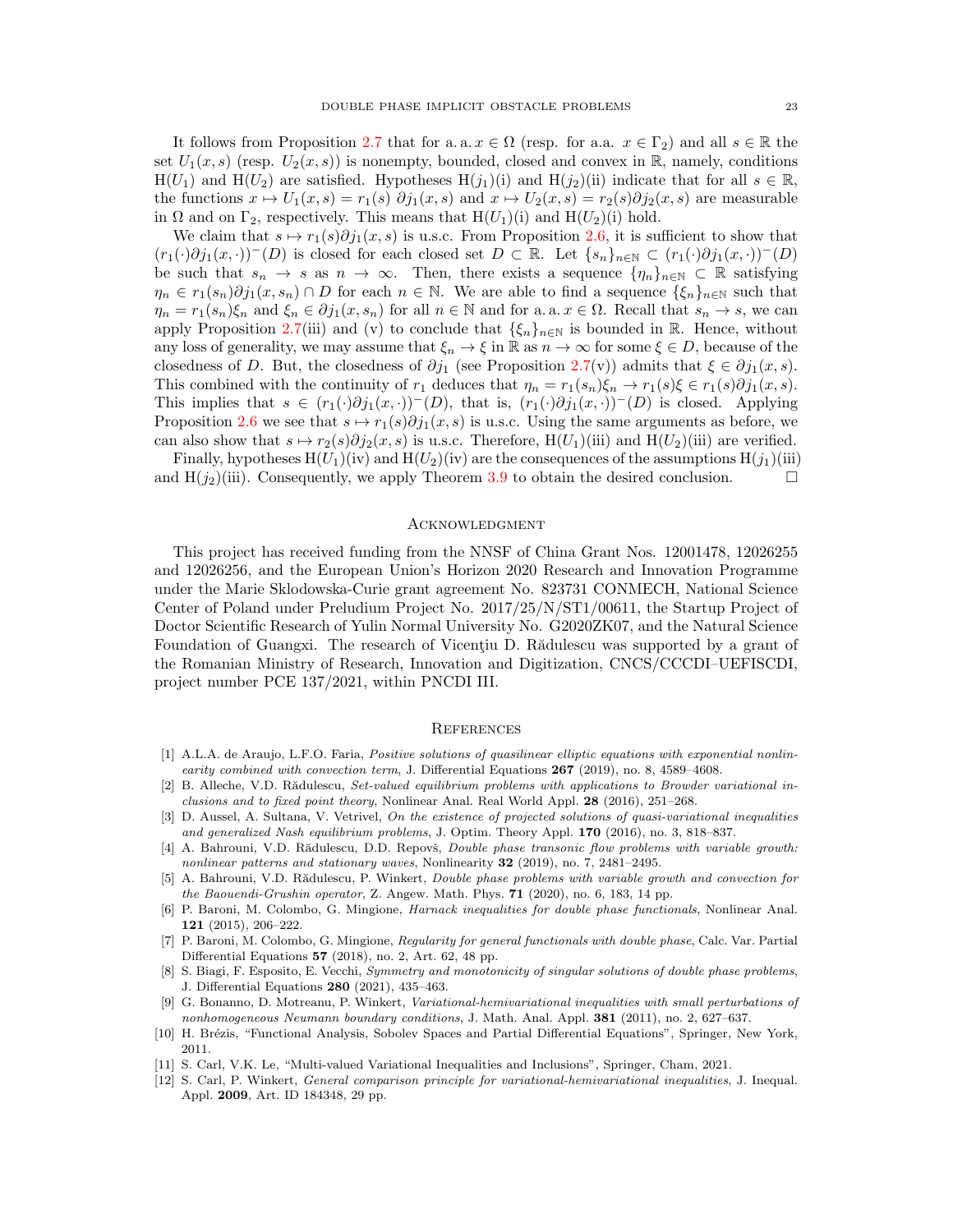- <span id="page-23-19"></span>[13] M. Cencelj, V.D. Rădulescu, D.D. Repovš, Double phase problems with variable growth, Nonlinear Anal. 177 (2018), part A, 270–287.
- <span id="page-23-14"></span>[14] F.H. Clarke, "Optimization and Nonsmooth Analysis", John Wiley & Sons, Inc., New York, 1983.
- <span id="page-23-20"></span>[15] F. Colasuonno, M. Squassina, Eigenvalues for double phase variational integrals, Ann. Mat. Pura Appl. (4) 195 (2016), no. 6, 1917–1959.
- <span id="page-23-0"></span>[16] M. Colombo, G. Mingione, Bounded minimisers of double phase variational integrals, Arch. Ration. Mech. Anal. 218 (2015), no. 1, 219–273.
- <span id="page-23-1"></span>[17] M. Colombo, G. Mingione, Regularity for double phase variational problems, Arch. Ration. Mech. Anal. 215 (2015), no. 2, 443–496.
- <span id="page-23-26"></span>[18] Á. Crespo-Blanco, L. Gasiński, P. Harjulehto, P. Winkert, A new class of double phase variable exponent problems: Existence and uniqueness, preprint 2021, arXiv: 2103.08928.
- <span id="page-23-4"></span>[19] S. El Manouni, G. Marino, P. Winkert, Existence results for double phase problems depending on Robin and Steklov eigenvalues for the p-Laplacian, Adv. Nonlinear Anal. 11 (2022), no. 1, 304–320.
- <span id="page-23-5"></span>[20] F. Faraci, D. Motreanu, D. Puglisi, Positive solutions of quasi-linear elliptic equations with dependence on the gradient, Calc. Var. Partial Differential Equations 54 (2015), no. 1, 525–538.
- <span id="page-23-6"></span>[21] F. Faraci, D. Puglisi, A singular semilinear problem with dependence on the gradient, J. Differential Equations 260 (2016), no. 4, 3327–3349.
- <span id="page-23-21"></span>[22] C. Farkas, P. Winkert, An existence result for singular Finsler double phase problems, J. Differential Equations 286 (2021), 455–473.
- <span id="page-23-7"></span>[23] G.M. Figueiredo, G.F. Madeira, Positive maximal and minimal solutions for non-homogeneous elliptic equations depending on the gradient, J. Differential Equations 274 (2021), 857–875.
- <span id="page-23-22"></span>[24] L. Gasiński, N.S. Papageorgiou, Constant sign and nodal solutions for superlinear double phase problems, Adv. Calc. Var., https://doi.org/10.1515/acv-2019-0040.
- <span id="page-23-8"></span>[25] L. Gasinski, N.S. Papageorgiou, Positive solutions for nonlinear elliptic problems with dependence on the gradient, J. Differential Equations, 263 (2017), 1451–1476.
- <span id="page-23-18"></span>[26] L. Gasiński, P. Winkert, Existence and uniqueness results for double phase problems with convection term, J. Differential Equations 268 (2020), no. 8, 4183–4193.
- <span id="page-23-23"></span>[27] L. Gasiński, P. Winkert, Sign changing solution for a double phase problem with nonlinear boundary condition via the Nehari manifold, J. Differential Equations  $274$  (2021), 1037–1066.
- <span id="page-23-17"></span>[28] J. Gwinner, An optimization approach to parameter identification in variational inequalities of second kind, Optim. Lett. 12 (2018), no. 5, 1141–1154.
- <span id="page-23-24"></span>[29] W. Liu, G. Dai, Existence and multiplicity results for double phase problem, J. Differential Equations 265 (2018), no. 9, 4311–4334.
- <span id="page-23-30"></span>[30] M. Kamenskii, V. Obukhovskii, P. Zecca, "Condensing Multivalued Maps and Semilinear Differential Inclusions in Banach Spaces", Walter de Gruyter & Co., Berlin, 2001.
- <span id="page-23-28"></span>[31] Y. Liu, Z. Liu, C.-F. Wen, J.-C. Yao, S. Zeng, Existence of solutions for a class of noncoercive variational-hemivariational inequalities arising in contact problems, Appl. Math. Optim., https://doi.org/10.1007/s00245-020-09703-1.
- <span id="page-23-9"></span>[32] Z. Liu, D. Motreanu, S. Zeng, Positive solutions for nonlinear singular elliptic equations of p-Laplacian type with dependence on the gradient, Calc. Var. Partial Differential Equations 58 (2019), no. 1, Paper No. 28, 22 pp.
- <span id="page-23-10"></span>[33] S.A. Marano, P. Winkert, On a quasilinear elliptic problem with convection term and nonlinear boundary condition, Nonlinear Anal. 187 (2019), 159–169.
- <span id="page-23-2"></span>[34] P. Marcellini, Regularity and existence of solutions of elliptic equations with p, q-growth conditions, J. Differential Equations 90 (1991), no. 1, 1–30.
- <span id="page-23-3"></span>[35] P. Marcellini, Regularity of minimizers of integrals of the calculus of variations with nonstandard growth conditions, Arch. Rational Mech. Anal. 105 (1989), no. 3, 267–284.
- <span id="page-23-27"></span>[36] S. Migórski, A. Ochal, M. Sofonea, "Nonlinear Inclusions and Hemivariational Inequalities", Springer, New York, 2013.
- <span id="page-23-15"></span>[37] S. Migórski, A. A. Khan, S. Zeng, *Inverse problems for nonlinear quasi-hemivariational inequalities with* application to mixed boundary value problems, Inverse Problems  $36$  (2020), no. 2, 024006, 20 pp.
- <span id="page-23-16"></span>[38] S. Migórski, A. A. Khan, S. Zeng, *Inverse problems for nonlinear quasi-variational inequalities with an* application to implicit obstacle problems of p-Laplacian type, Inverse Problems 35 (2019), no. 3, 035004, 14 pp.
- <span id="page-23-25"></span>[39] G. Mingione, V.D. Rădulescu, Recent developments in problems with nonstandard growth and nonuniform ellipticity, J. Math. Anal. Appl. 501 (2021), no. 1, 125197, 41 pp.
- <span id="page-23-13"></span>[40] Z. Naniewicz, P.D. Panagiotopoulos, "Mathematical Theory of Hemivariational Inequalities and Applications", Marcel Dekker, Inc., New York, 1995.
- <span id="page-23-11"></span>[41] P.D. Panagiotopoulos, Nonconvex problems of semipermeable media and related topics, Z. Angew. Math. Mech. 65 (1985), no. 1, 29–36.
- <span id="page-23-12"></span>[42] P.D. Panagiotopoulos, "Hemivariational Inequalities", Springer-Verlag, Berlin, 1993.
- <span id="page-23-29"></span>[43] N.S. Papageorgiou, S.Th. Kyritsi-Yiallourou, "Handbook of Applied Analysis". Springer, New York, 2009.